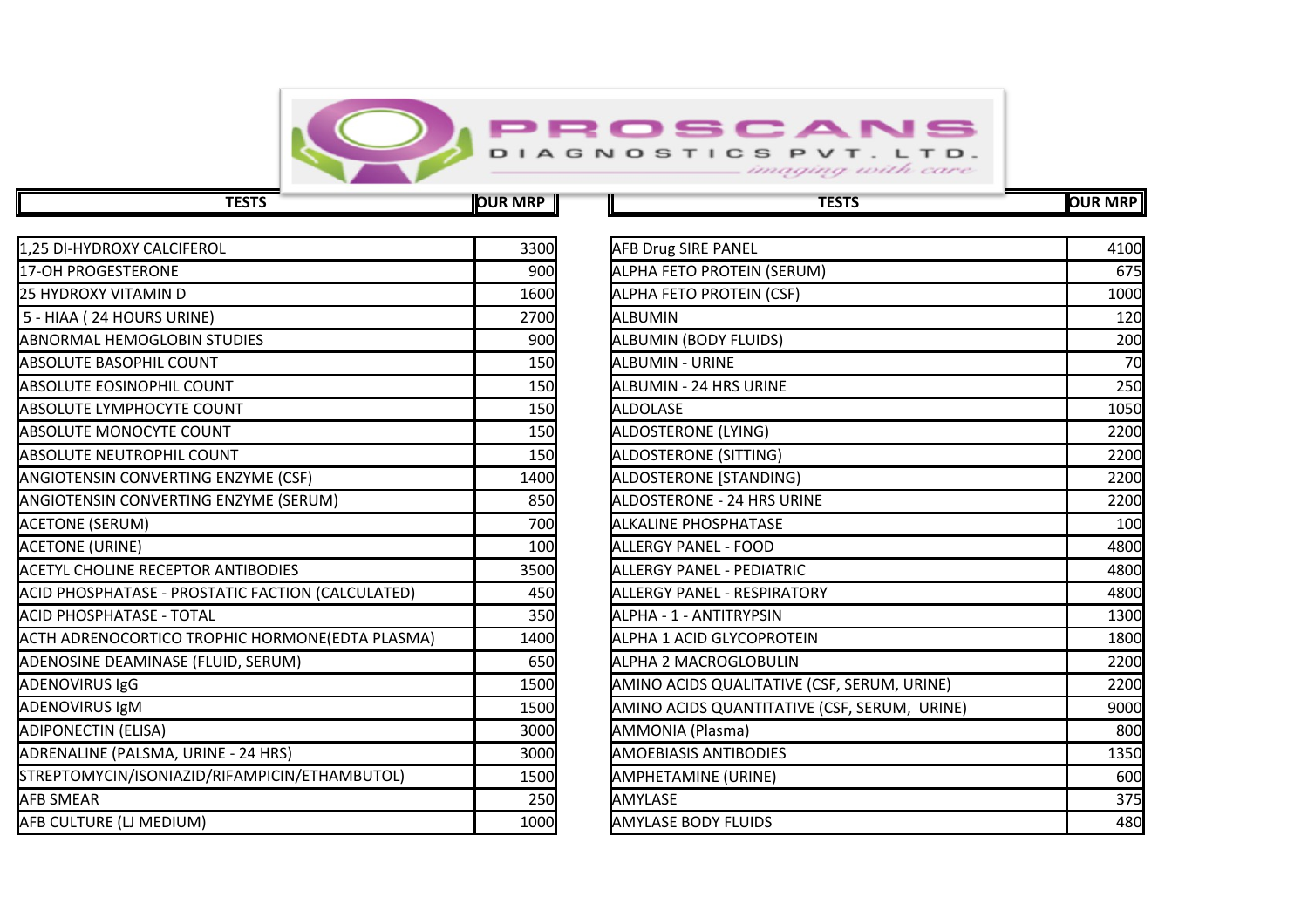| <b>TESTS</b>                   | <b>OUR MRP</b> | <b>TESTS</b>                                | <b>OUR MRP</b> |
|--------------------------------|----------------|---------------------------------------------|----------------|
| <b>AMYLASE - SPOT URINE</b>    | 480            | <b>ANTI JO-1 ANTIBODY</b>                   | 1900           |
| ANA (ELISA)                    | 500            | <b>ANTI MITOCHONDRIAL Ab</b>                | 1600           |
| <b>ANA BLOT</b>                | 2400           | ANTI MULLERIAN HORMONE (AMH)                | 2200           |
| ANA SCREENING (IF)             | 900            | <b>ANTI PARVOVIRUS IgG</b>                  | 2600           |
| ANCA - C                       | 1000           | <b>ANTI PARVOVIRUS IgM</b>                  | 2600           |
| ANCA -P                        | 1000           | ANTI PHOSPHOLIPID IgG                       | 850            |
| <b>ANDROSTENEDIONE (ELISA)</b> | 1400           | <b>ANTI PHOSPHOLIPID IgM</b>                | 850            |
| <b>ANTI BORRELIA IgG</b>       | 1600           | <b>ANTI RNP</b>                             | 1600           |
| ANTI BORRELIA IgM              | 1600           | <b>ANTI SPERM ANTIBODY</b>                  | 1000           |
| ANTI CARDIOLIPIN - IgA         | 850            | <b>ANTI SSA</b>                             | 1600           |
| <b>ANTI CARDIOLIPIN - IgG</b>  | 850            | <b>ANTI SSB</b>                             | 1600           |
| <b>ANTI CARDIOLIPIN - IgM</b>  | 850            | <b>ANTI THROMBIN III ANTIGEN</b>            | 4800           |
| <b>ANTI CCP</b>                | 1200           | ANTI THROMBIN III FUNCTIONAL ANTIGEN        | 3600           |
| <b>ANTI ds DNA</b>             | 900            | <b>ANTI THYROGLOBULIN</b>                   | 850            |
| ANTI ENDOMYSIAL AB IgG         | 2000           | <b>ANTI Thyroperoxidase</b>                 | 850            |
| ANTI ENDOMYSIAL AB IgA         | 2000           | <b>APO LIPOPROTEIN A1</b>                   | 480            |
| <b>ANTI GBM ANTIBODY</b>       | 2000           | <b>APO LIPOPROTEIN B</b>                    | 480            |
| ANTI GLIADIN AB IgA            | 2000           | <b>APTT</b>                                 | 300            |
| ANTI GLIADIN AB IgG            | 2000           | <b>AQUAPORIN 4 ABS</b>                      | 4800           |
| ANTI HBc IgG                   | 850            | ASCA IgA (ANTI SACCHAROMYCES CEREVISIAE AB) | 1600           |
| <b>ANTI HBC IgM</b>            | 850            | ASCA IgG (ANTI SACCHAROMYCES CEREVISIAE AB) | 1600           |
| <b>ANTI HBC TOTAL</b>          | 850            | ASKA (ANTI SKELETAL MUSCLE ANTIBODY)        | 3000           |
| ANTI HBe                       | 850            | ASMA (ANTI SMOOTH MUSCLE ANTIBODY)          | 1800           |
| <b>ANTI HBS</b>                | 850            | ASO                                         | 400            |
| <b>ANTI HCV - TOTAL</b>        | 1000           | ASPERGILLUS ANTIBODY - IgG                  | 2000           |
| <b>ANTI HCV IgM</b>            | 1300           | ASPERGILLUS ANTIBODY - IgM                  | 2000           |
| ANTI HDV - TOTAL               | 2200           | ASPIRIN/CLOPIRET RESISTANCE TEST            | 4800           |
| ANTI HDV IgM                   | 5800           | <b>B TYPE NATRIURETIC PROTEIN (BNP)</b>     | 2200           |
| ANTI HEV IgG                   | 1400           | <b>BARBITURATES - URINE</b>                 | 600            |
| <b>ANTI HEV IgM</b>            | 1000           | <b>BENCE JONES PROTEINS (URINE)</b>         | 500            |

| <b>TESTS</b> | <b>OUR MRP</b> | <b>TESTS</b>                                | <b>OUR MRP</b> |
|--------------|----------------|---------------------------------------------|----------------|
|              | 480            | ANTI JO-1 ANTIBODY                          | 1900           |
|              | 500            | ANTI MITOCHONDRIAL Ab                       | 1600           |
|              | 2400           | ANTI MULLERIAN HORMONE (AMH)                | 2200           |
|              | 900            | <b>ANTI PARVOVIRUS IgG</b>                  | 2600           |
|              | 1000           | <b>ANTI PARVOVIRUS IgM</b>                  | 2600           |
|              | 1000           | <b>ANTI PHOSPHOLIPID IgG</b>                | 850            |
|              | 1400           | ANTI PHOSPHOLIPID IgM                       | 850            |
|              | 1600           | <b>ANTI RNP</b>                             | 1600           |
|              | 1600           | <b>ANTI SPERM ANTIBODY</b>                  | 1000           |
|              | 850            | <b>ANTI SSA</b>                             | 1600           |
|              | 850            | <b>ANTI SSB</b>                             | 1600           |
|              | 850            | ANTI THROMBIN III ANTIGEN                   | 4800           |
|              | 1200           | ANTI THROMBIN III FUNCTIONAL ANTIGEN        | 3600           |
|              | 900            | <b>ANTI THYROGLOBULIN</b>                   | 850            |
|              | 2000           | <b>ANTI Thyroperoxidase</b>                 | 850            |
|              | 2000           | <b>APO LIPOPROTEIN A1</b>                   | 480            |
|              | 2000           | <b>APO LIPOPROTEIN B</b>                    | 480            |
|              | 2000           | <b>APTT</b>                                 | 300            |
|              | 2000           | <b>AQUAPORIN 4 ABS</b>                      | 4800           |
|              | 850            | ASCA IgA (ANTI SACCHAROMYCES CEREVISIAE AB) | 1600           |
|              | 850            | ASCA IgG (ANTI SACCHAROMYCES CEREVISIAE AB) | 1600           |
|              | 850            | ASKA (ANTI SKELETAL MUSCLE ANTIBODY)        | 3000           |
|              | 850            | ASMA (ANTI SMOOTH MUSCLE ANTIBODY)          | 1800           |
|              | 850            | <b>ASO</b>                                  | 400            |
|              | 1000           | ASPERGILLUS ANTIBODY - IgG                  | 2000           |
|              | 1300           | <b>ASPERGILLUS ANTIBODY - IgM</b>           | 2000           |
|              | 2200           | ASPIRIN/CLOPIRET RESISTANCE TEST            | 4800           |
|              | 5800           | <b>B TYPE NATRIURETIC PROTEIN (BNP)</b>     | 2200           |
|              | 1400           | <b>BARBITURATES - URINE</b>                 | 600            |
|              | 1000           | BENCE JONES PROTEINS (URINE)                | 500            |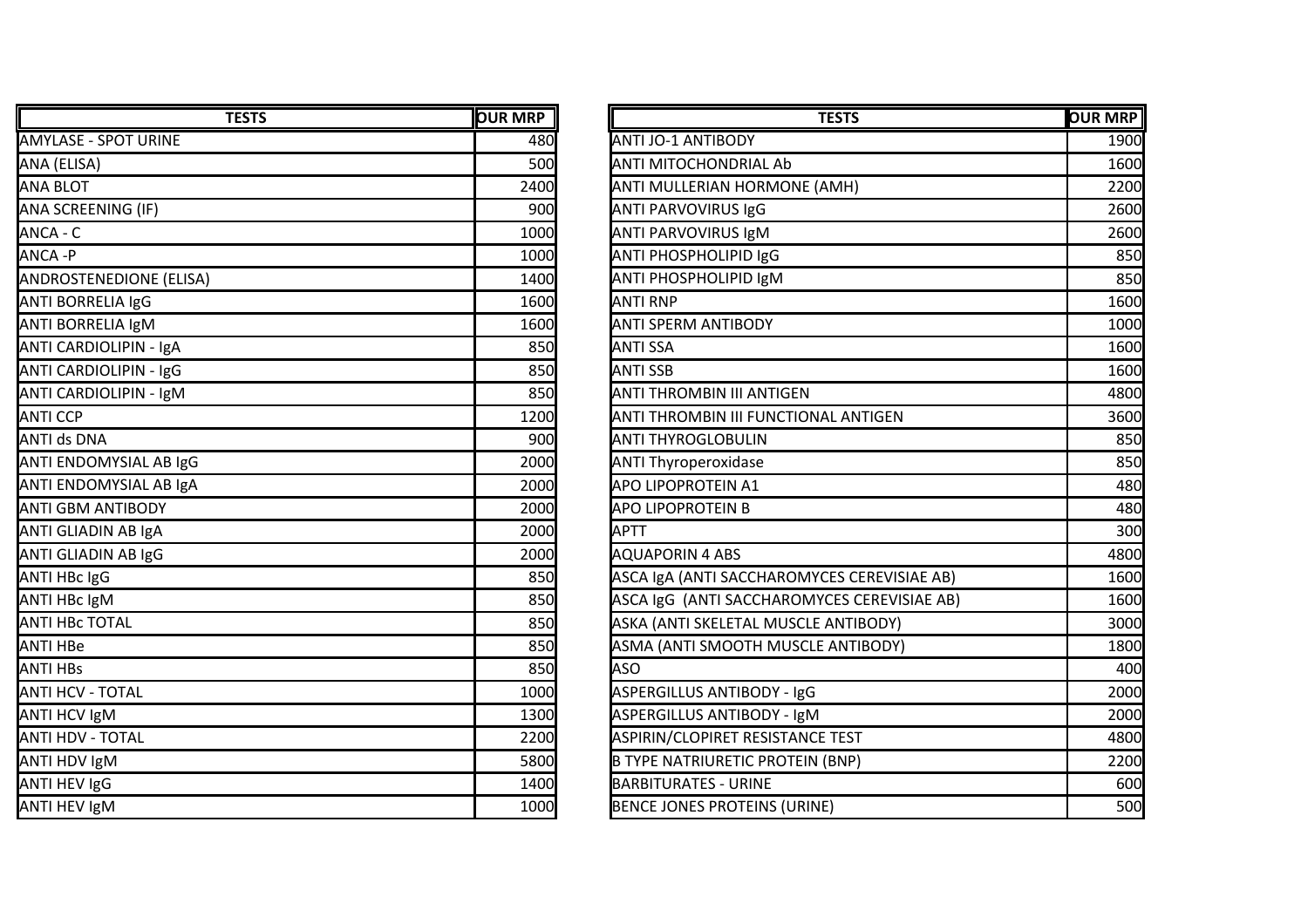| <b>ANTI HISTONE ANTIBODIES</b> | 2000 |
|--------------------------------|------|
|                                |      |

## BENZODIAZEPINE (URINE) 600

| <b>TESTS</b>                             | <b>OUR MRP</b> | <b>TESTS</b>                   | <b>OUR MRP</b> |
|------------------------------------------|----------------|--------------------------------|----------------|
| <b>BETA HCG</b>                          | 550            | <b>CALCIUM - SPOT URINE</b>    | 250            |
| <b>BETA HCG FREE</b>                     | 1500           | <b>CALCIUM - URINE 24 HRS</b>  | 300            |
| BETA HCG - URINE 24 HRS                  | 600            | CALCIUM/CREATININE RATIO       | 150            |
| <b>BETA 2 GLYCOPROTEIN IgG</b>           | 1000           | <b>CANNABINOIDS - URINE</b>    | 600            |
| <b>BETA 2 GLYCOPROTEIN IgM</b>           | 1000           | <b>CARBAMAZEPINE</b>           | 600            |
| <b>BETA 2 MICROGLOBULIN (SERUM)</b>      | 1500           | <b>CATECHOLAMINES - PLASMA</b> | 5000           |
| BETA 2 MICROGLOBULIN (CSF, URINE)        | 1600           | <b>CATECHOLAMINES - URINE</b>  | 4500           |
| <b>BICARBONATE (HCO3)</b>                | 200            | <b>CBC</b>                     | 300            |
| <b>BILE ACIDS - TOTAL SERUM</b>          | 1700           | CBC WITH ESR                   | 350            |
| BILE SALT & BILE PIGMENT (URINE)         | 60             | CD4 (FLOW CYTOMETRY)           | 1500           |
| <b>I</b> BILIRUBIN TOTAL                 | 125            | CD4/CD8 (FLOW CYTOMETRY        | 1500           |
| <b>BILIRUBIN DIRECT</b>                  | 125            | CD8 (FLOW CYTOMETRY)           | 1500           |
| <b>BILIRUBIN TOTAL, DIRECT</b>           | 250            | CEA (SERUM)                    | 800            |
| <b>BLEEDING TIME</b>                     | 80             | CEA (BODY FLUID)               | 900            |
| <b>BLOOD GROUP&amp; Rh TYPE</b>          | 100            | CELL COUNT (BODY FLUIDS)       | 200            |
| <b>BODY FLUIDS ANALYSIS</b>              | 600            | <b>CENTROMERE ANTIBODY</b>     | 1600           |
| <b>BONE MARROW BIOPSY AND ASPIRATION</b> | 4000           | CERULOPLASMIN                  | 750            |
| <b>BONE MARROW SLIDES</b>                | 700            | CERVICAL SMEAR                 | 500            |
| <b>BRUCELLA ANTIBODIES - TOTAL</b>       | 750            | CHIKUNGUNYA IgM                | 900            |
| <b>BUN</b>                               | 100            | CHLAMYDIA PNEUMONIAE IgA       | 2000           |
| <b>BUN (24 HOURS)</b>                    | 200            | CHLAMYDIA PNEUMONIAEIgG        | 2000           |
| C - PEPTIDE (PP)                         | 1000           | CHLAMYDIA PNEUMONIAE IgM       | 2000           |
| C - PEPTIDE (FASTING)                    | 1000           | CHLAMYDIA TRACHOMATIS IgA      | 1000           |
| <b>C1 ESTERASE INHIBITOR</b>             | 3000           | CHLAMYDIA TRACHOMATIS IgG      | 1000           |
| C <sub>3</sub>                           | 725            | CHLAMYDIA TRACHOMATIS IgM      | 1000           |
| C <sub>4</sub>                           | 725            | <b>CHLORIDE</b>                | 150            |
| CA - 72.4                                | 1800           | <b>CHLORIDE BODY FLUID</b>     | 200            |
| $CA-125$                                 | 900            | <b>CHLORIDE - 24HRS URINE</b>  | 300            |
| $CA-15.3$                                | 1000           | CHLORIDE - SPOT URINE          | 300            |

| <b>TESTS</b>      | <b>OUR MRP</b> | <b>TESTS</b>                   | <b>OUR MRP</b> |
|-------------------|----------------|--------------------------------|----------------|
|                   | 550            | <b>CALCIUM - SPOT URINE</b>    | 250            |
|                   | 1500           | <b>CALCIUM - URINE 24 HRS</b>  | 300            |
|                   | 600            | CALCIUM/CREATININE RATIO       | 150            |
|                   | 1000           | <b>CANNABINOIDS - URINE</b>    | 600            |
|                   | 1000           | <b>CARBAMAZEPINE</b>           | 600            |
| UM)               | 1500           | <b>CATECHOLAMINES - PLASMA</b> | 5000           |
| , URINE)          | 1600           | <b>CATECHOLAMINES - URINE</b>  | 4500           |
|                   | 200            | <b>CBC</b>                     | 300            |
|                   | 1700           | <b>CBC WITH ESR</b>            | 350            |
| <b>RINE)</b>      | 60             | CD4 (FLOW CYTOMETRY)           | 1500           |
|                   | 125            | CD4/CD8 (FLOW CYTOMETRY        | 1500           |
|                   | 125            | CD8 (FLOW CYTOMETRY)           | 1500           |
|                   | 250            | CEA (SERUM)                    | 800            |
|                   | 80             | CEA (BODY FLUID)               | 900            |
|                   | 100            | CELL COUNT (BODY FLUIDS)       | 200            |
|                   | 600            | <b>CENTROMERE ANTIBODY</b>     | 1600           |
| <b>ASPIRATION</b> | 4000           | CERULOPLASMIN                  | 750            |
|                   | 700            | <b>CERVICAL SMEAR</b>          | 500            |
| ١L                | 750            | CHIKUNGUNYA IgM                | 900            |
|                   | 100            | CHLAMYDIA PNEUMONIAE IgA       | 2000           |
|                   | 200            | CHLAMYDIA PNEUMONIAEIgG        | 2000           |
|                   | 1000           | CHLAMYDIA PNEUMONIAE IgM       | 2000           |
|                   | 1000           | CHLAMYDIA TRACHOMATIS IgA      | 1000           |
|                   | 3000           | CHLAMYDIA TRACHOMATIS IgG      | 1000           |
|                   | 725            | CHLAMYDIA TRACHOMATIS IgM      | 1000           |
|                   | 725            | <b>CHLORIDE</b>                | 150            |
|                   | 1800           | CHLORIDE BODY FLUID            | 200            |
|                   | 900            | <b>CHLORIDE - 24HRS URINE</b>  | 300            |
|                   | 1000           | CHLORIDE - SPOT URINE          | 300            |
|                   |                |                                |                |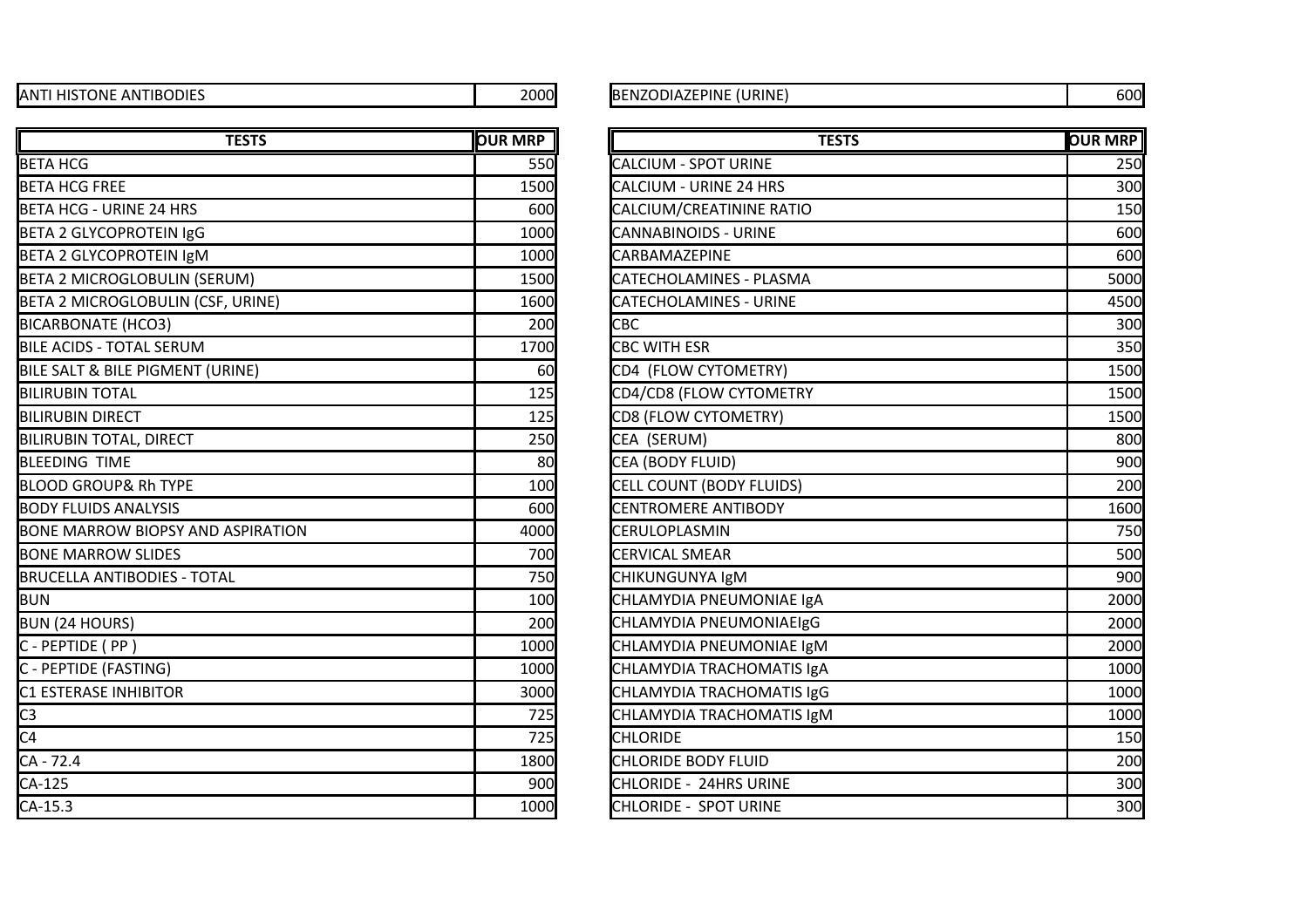| $CA-19.9$      | 1000          | <b>HOLESTEROL</b>                   | 120        |
|----------------|---------------|-------------------------------------|------------|
| <b>CALCIUM</b> | 1 ⊑∩l<br>⊥J∪I | <b>BODY FLUID</b><br>STEROL<br>:HOL | 200<br>∠∪⊾ |

| <b>TESTS</b>                       | <b>OUR MRP</b> | <b>TESTS</b>                         | <b>OUR MRP</b> |
|------------------------------------|----------------|--------------------------------------|----------------|
| CHROMIUM URINE                     | 3000           | <b>CULTURE AEROBIC</b>               | 450            |
| CHROMO GRANIN - A (ELISA)          | 6400           | <b>CULTURE ANAEROBIC</b>             | 1200           |
| CITRATE - 24 HRS URINE             | 1200           | <b>CULTURE AND SENSITIVITY</b>       | 450            |
| CK-MB                              | 700            | <b>CULTURE BED SORE</b>              | 450            |
| <b>CLOTTING TIME</b>               | 80             | <b>CULTURE BLOOD</b>                 | 700            |
| CMV IgG                            | 550            | <b>CULTURE BLOOD AUTOMATED</b>       | 1000           |
| CMV IgM                            | 550            | <b>CULTURE BRONCHIAL LAVAGE</b>      | 450            |
| COCAINE (URINE)                    | 600            | <b>CULTURE BRONCHIAL WASH</b>        | 450            |
| COLD AGGLUTININ                    | 600            | <b>CULTURE CENTRAL LINE TIP</b>      | 450            |
| COMPLETE HEMOGRAM (CBC ESR SMEAR)  | 400            | <b>CULTURE CLOT</b>                  | 450            |
| <b>COOMBS TEST (DIRECT)</b>        | 350            | <b>CULTURE - CONJUNCTIVA RT EYE</b>  | 450            |
| <b>COOMBS TEST (INDIRECT)</b>      | 350            | <b>CULTURE EAR SWAB</b>              | 450            |
| <b>COPPER</b>                      | 900            | <b>CULTURE EYE SWAB</b>              | 450            |
| <b>COPPER -SPOT URINE</b>          | 1900           | <b>CULTURE FLUID</b>                 | 450            |
| COPPER - 24Hrs URINE               | 1900           | <b>CULTURE FUNGAL</b>                | 900            |
| CORTISOL - PM                      | 700            | <b>CULTURE HIGH VAGINAL SWAB</b>     | 450            |
| CORTISOL (AM)                      | 700            | <b>CULTURE NASAL SWAB</b>            | 450            |
| <b>CORTISOL FREE - 24HRS URINE</b> | 900            | <b>CULTURE NON TB</b>                | 450            |
| COXSACKIE VIRUS IgG                | 1800           | <b>CULTURE PUS</b>                   | 450            |
| COXSACKIE VIRUS IgM                | 1800           | <b>CULTURE SEMEN</b>                 | 450            |
| <b>CPK TOTAL</b>                   | 360            | <b>CULTURE SPUTUM</b>                | 450            |
| <b>CREATININE</b>                  | 100            | <b>CULTURE STOOL</b>                 | 450            |
| <b>CREATININE BODY FLUID</b>       | 200            | <b>CULTURE THROAT SWAB</b>           | 450            |
| <b>CREATININE - SPOT URINE</b>     | 200            | <b>CULTURE TRACHEAL SECRETION</b>    | 450            |
| <b>CREATININE - 24 HRS URINE</b>   | 300            | <b>CULTURE TRACHEOSTOMY ASPIRATE</b> | 450            |
| <b>CREATININE CLEARANCE</b>        | 450            | <b>CULTURE URETHRAL SWAB</b>         | 450            |
| C REACTIVE PROTEIN                 | 350            | <b>CULTURE URINE</b>                 | 450            |
| <b>CRP URINE</b>                   | 350            | <b>CULTURE VAGINAL SWAB</b>          | 450            |
|                                    |                |                                      |                |

| <b>CHOLESTEROL</b>            |  |
|-------------------------------|--|
| <b>CHOLESTEROL BODY FLUID</b> |  |

| <b>TESTS</b>      | <b>OUR MRP</b> | <b>TESTS</b>                         | <b>OUR MRP</b> |
|-------------------|----------------|--------------------------------------|----------------|
|                   | 3000l          | <b>CULTURE AEROBIC</b>               | 450            |
|                   | 6400           | <b>CULTURE ANAEROBIC</b>             | 1200           |
|                   | 1200           | <b>CULTURE AND SENSITIVITY</b>       | 450            |
|                   | 700            | <b>CULTURE BED SORE</b>              | 450            |
|                   | 80             | <b>CULTURE BLOOD</b>                 | 700            |
|                   | 550            | <b>CULTURE BLOOD AUTOMATED</b>       | 1000           |
|                   | 550            | <b>CULTURE BRONCHIAL LAVAGE</b>      | 450            |
|                   | 600            | <b>CULTURE BRONCHIAL WASH</b>        | 450            |
|                   | 600            | <b>CULTURE CENTRAL LINE TIP</b>      | 450            |
| <b>ESR SMEAR)</b> | 400            | <b>CULTURE CLOT</b>                  | 450            |
|                   | 350            | <b>CULTURE - CONJUNCTIVA RT EYE</b>  | 450            |
|                   | 350            | <b>CULTURE EAR SWAB</b>              | 450            |
|                   | 900            | <b>CULTURE EYE SWAB</b>              | 450            |
|                   | 1900           | <b>CULTURE FLUID</b>                 | 450            |
|                   | 1900           | <b>CULTURE FUNGAL</b>                | 900            |
|                   | 700            | <b>CULTURE HIGH VAGINAL SWAB</b>     | 450            |
|                   | 700            | <b>CULTURE NASAL SWAB</b>            | 450            |
|                   | 900            | <b>CULTURE NON TB</b>                | 450            |
|                   | 1800           | <b>CULTURE PUS</b>                   | 450            |
|                   | 1800           | <b>CULTURE SEMEN</b>                 | 450            |
|                   | 360            | <b>CULTURE SPUTUM</b>                | 450            |
|                   | 100            | <b>CULTURE STOOL</b>                 | 450            |
|                   | 200            | <b>CULTURE THROAT SWAB</b>           | 450            |
|                   | 200            | <b>CULTURE TRACHEAL SECRETION</b>    | 450            |
|                   | 300            | <b>CULTURE TRACHEOSTOMY ASPIRATE</b> | 450            |
|                   | 450            | <b>CULTURE URETHRAL SWAB</b>         | 450            |
|                   | 350            | <b>CULTURE URINE</b>                 | 450            |
|                   | 350            | <b>CULTURE VAGINAL SWAB</b>          | 450            |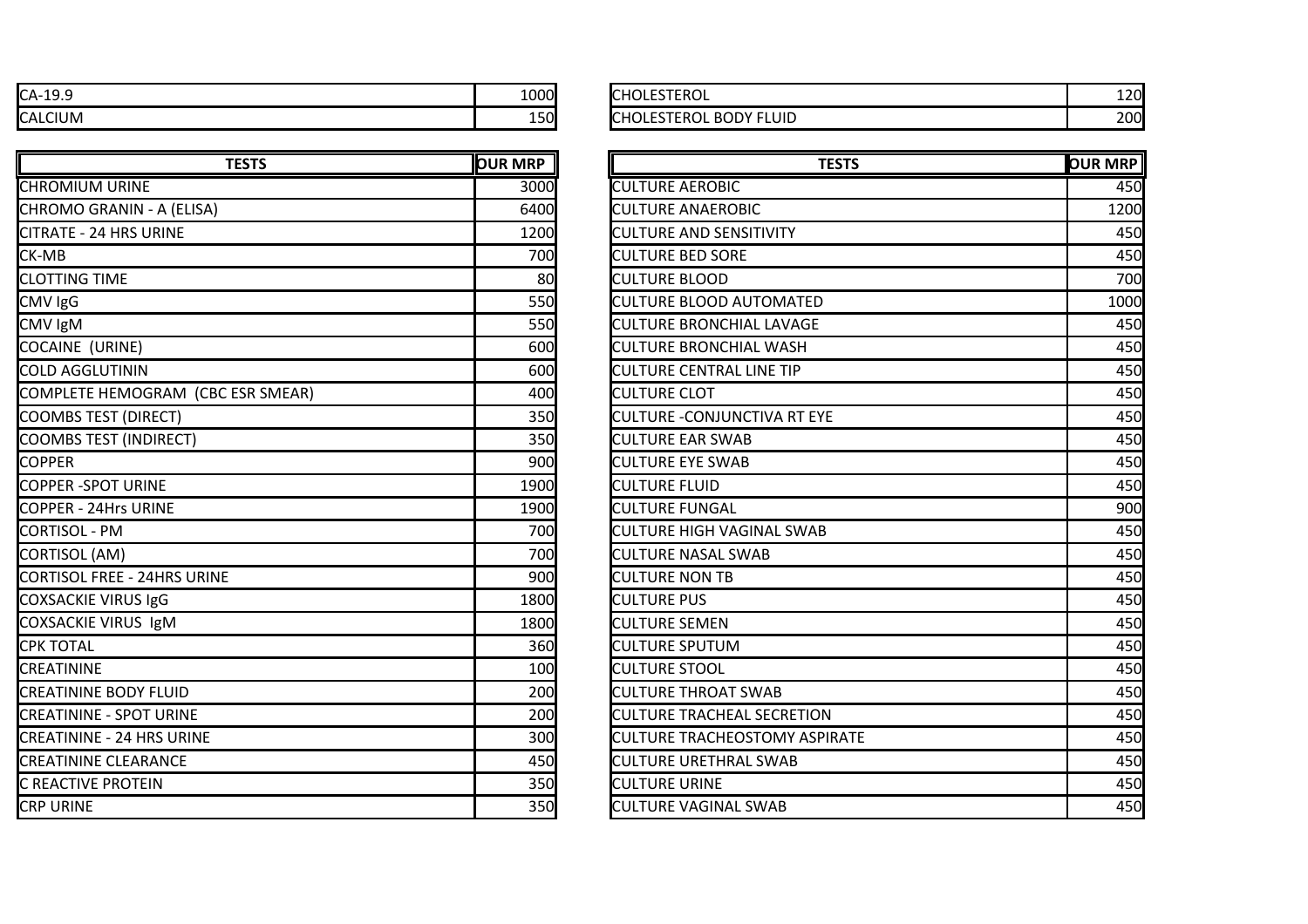| <b>CRYOGLOBLIN</b>                       | 750 | <b>ICULTURE WATER FOR AEROBIC</b> | 450  |
|------------------------------------------|-----|-----------------------------------|------|
| E - CONJUNCTIVA LT EYE<br><b>CULTURE</b> | 450 | <b>ICULTURE WOUND</b>             | 450  |
| <b>CULTURE ACANTHAMOEBA</b>              | 450 | <b>ICYCLOSPORIN</b>               | 2650 |

| <b>TESTS</b>                                            | <b>OUR MRP</b> | <b>TESTS</b>                                  | <b>OUR MRP</b> |
|---------------------------------------------------------|----------------|-----------------------------------------------|----------------|
| CYFRA 21-1                                              | 2900           | <b>ERYTHROPOIETIN</b>                         | 2000           |
| CYSTATIN - C                                            | 900            | <b>ESR</b>                                    | 80             |
| <b>CYSTICERCUS AB IgG</b>                               | 1500           | <b>ESTRADIOL</b>                              | 500            |
| <b>CYSTICERCUS AB IgG</b>                               | 1500           | <b>ESTRIOL</b>                                | 900            |
| ASPIRATE, NIPPLE DISCHARGE)                             | 500            | <b>FACTOR IX ACTIVITY</b>                     | 2500           |
| <b>CYTOLOGY WITH CELL BLOCK</b>                         | 1000           | <b>FACTOR V FUNCTIONAL ACTIVITY</b>           | 3500           |
| <b>D-DIMER</b>                                          | 1000           | <b>FACTOR V LEIDEN MUTATION</b>               | 5000           |
| DENGUE IgG & IgM ELISA                                  | 1500           | <b>FACTOR VIII ACTIVITY</b>                   | 3000           |
| DENGUE-IgM [ELISA]                                      | 800            | <b>FACTOR VIII ASSAY</b>                      | 3200           |
| <b>DENGUE-IgG [ELISA]</b>                               | 800            | <b>FATTY ACID BINDING PROTEIN</b>             | 3200           |
| <b>DENGUE NS1 ANTIGEN</b>                               | 800            | FDP (FIBRIN DEGRADATION PRODUCTS)             | 1000           |
| DHEA - S                                                | 1200           | FERRITIN                                      | 700            |
| DIAZEPAM - URINE                                        | 600            | <b>FIBRINOGEN</b>                             | 800            |
| <b>DIFFERENTIAL COUNT</b>                               | 100            | <b>FILARIAL ANTIBODY</b>                      | 1350           |
| DI HYDRO TESTOSTERONE                                   | 2400           | <b>FILARIAL ANTIGEN</b>                       | 1200           |
| DIGOXIN                                                 | 800            | FLOW CYTOMETRY BONE MARROW ASPIRATE           | 12,000         |
| DOUBLE MARKER TEST (PAPPA + HCG)                        | 2200           | <b>FNAC INTERPRETATION OF RECEIVED SLIDES</b> | 500            |
| DRUGS OF ABUSE (QUANTI) 1                               | 600            | FNAC PROCEDURE WITH INTERPRETATION            | 1000           |
| DRUGS OF ABUSE (QUANTI) 5 - AMP, COC,CAN, OP, PCP       | 2500           | <b>FNAC SECOND OPINION</b>                    | 500            |
| DRUGS OF ABUSE (QUANTI) 6 - AMP, COC, BAR, CAN, OP, PCP | 3000           | <b>FNAC USG GUIDED</b>                        | 2500           |
| BENZO, METHAMP, METH                                    | 4200           | <b>FOLIC ACID</b>                             | 950            |
| EBV Ab IgG                                              | 1800           | <b>FRUCTOSAMINE</b>                           | 900            |
| EBV Ab IgM                                              | 1500           | FSH                                           | 350            |
| ECHINOCOCCUS Ab IgG                                     | 1900           | <b>FUNGUS - HAIR ROOT EXAMINATION</b>         | 250            |
| <b>ELECTROLYTES SERUM</b>                               | 350            | <b>FUNGUS - NAIL CLIPPING</b>                 | 250            |
| ELECTROLYTES - SPOT URINE                               | 500            | FUNGUS - SKIN SCRAPING - MULTIPLE SITE        | 400            |
| <b>ELECTROLYTES - 24 HRS URINE</b>                      | 500            | FUNGUS - SKIN SCRAPING - SINGLE SITE          | 250            |

| <b>ICULTURE WATER FOR AEROBIC</b> |       |
|-----------------------------------|-------|
| <b>ICULTURE WOUND</b>             |       |
| <b>ICYCLOSPORIN</b>               | 26501 |

| <b>TESTS</b>                  | <b>OUR MRP</b> | <b>TESTS</b>                                  | <b>OUR MRP</b> |
|-------------------------------|----------------|-----------------------------------------------|----------------|
|                               | 2900           | <b>ERYTHROPOIETIN</b>                         | 2000           |
|                               | 900            | ESR                                           | 80             |
|                               | 1500           | <b>ESTRADIOL</b>                              | 500            |
|                               | 1500           | <b>ESTRIOL</b>                                | 900            |
|                               | 500            | <b>FACTOR IX ACTIVITY</b>                     | 2500           |
|                               | 1000           | <b>FACTOR V FUNCTIONAL ACTIVITY</b>           | 3500           |
|                               | 1000           | <b>FACTOR V LEIDEN MUTATION</b>               | 5000           |
|                               | 1500           | <b>FACTOR VIII ACTIVITY</b>                   | 3000           |
|                               | 800            | <b>FACTOR VIII ASSAY</b>                      | 3200           |
|                               | 800            | <b>FATTY ACID BINDING PROTEIN</b>             | 3200           |
|                               | 800            | FDP (FIBRIN DEGRADATION PRODUCTS)             | 1000           |
|                               | 1200           | FERRITIN                                      | 700            |
|                               | 600            | <b>FIBRINOGEN</b>                             | 800            |
|                               | 100            | <b>FILARIAL ANTIBODY</b>                      | 1350           |
|                               | 2400           | <b>FILARIAL ANTIGEN</b>                       | 1200           |
|                               | 800            | FLOW CYTOMETRY BONE MARROW ASPIRATE           | 12,000         |
| $\lambda$ + HCG)              | 2200           | <b>FNAC INTERPRETATION OF RECEIVED SLIDES</b> | <b>500</b>     |
|                               | 600            | <b>FNAC PROCEDURE WITH INTERPRETATION</b>     | 1000           |
| - AMP, COC, CAN, OP, PCP      | 2500           | <b>FNAC SECOND OPINION</b>                    | 500            |
| - AMP, COC, BAR, CAN, OP, PCP | 3000           | <b>FNAC USG GUIDED</b>                        | 2500           |
|                               | 4200           | <b>FOLIC ACID</b>                             | 950            |
|                               | 1800           | <b>FRUCTOSAMINE</b>                           | 900            |
|                               | 1500           | <b>FSH</b>                                    | 350            |
|                               | 1900           | <b>FUNGUS - HAIR ROOT EXAMINATION</b>         | 250            |
|                               | 350            | <b>FUNGUS - NAIL CLIPPING</b>                 | 250            |
|                               | 500            | FUNGUS - SKIN SCRAPING - MULTIPLE SITE        | 400            |
|                               | <b>500</b>     | FUNGUS - SKIN SCRAPING - SINGLE SITE          | 250            |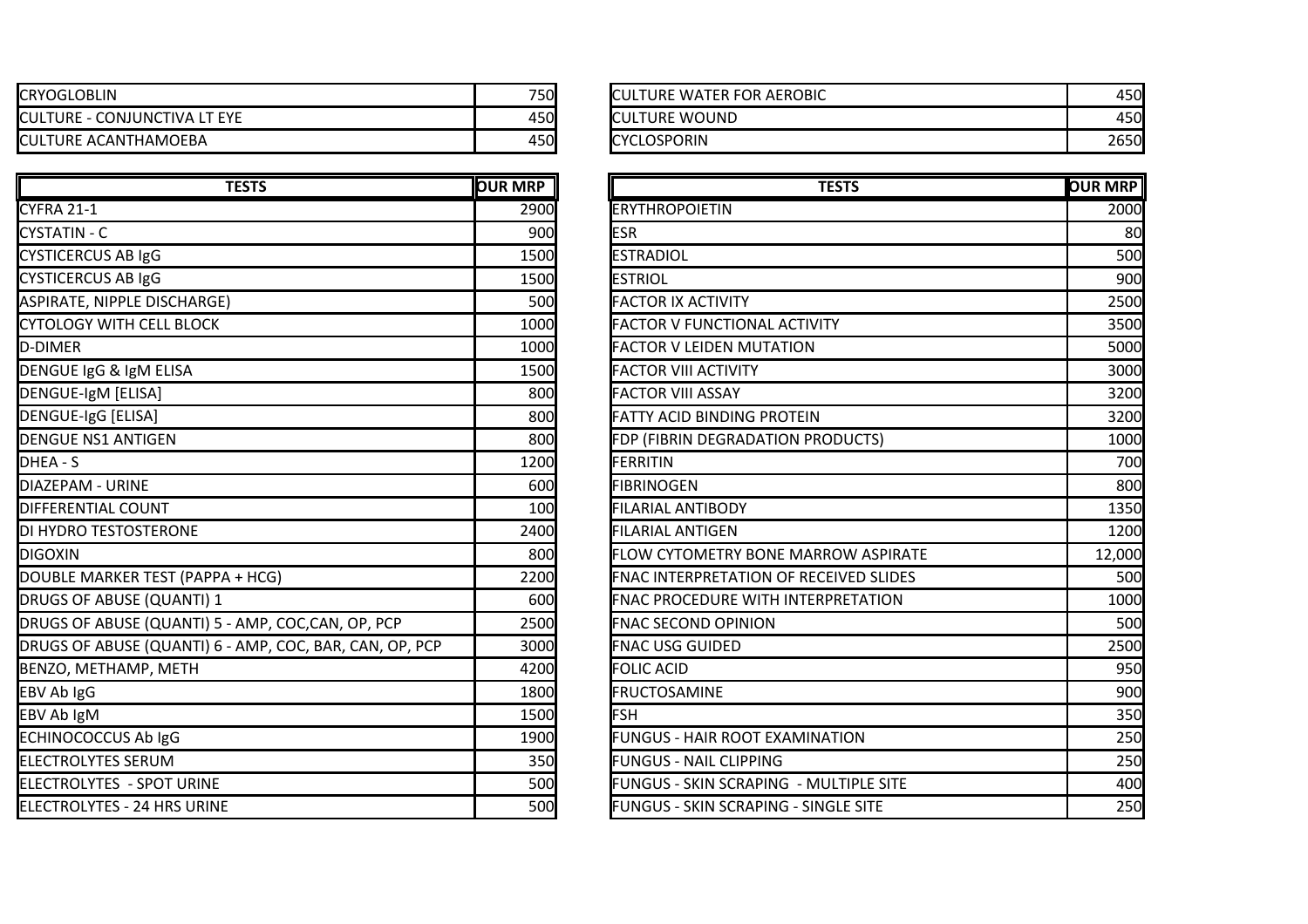| <b>IELECTROPHORESIS CSF</b>          | 850 <b>1</b> | <b>FUNGUS STAIN</b>       | 300  |
|--------------------------------------|--------------|---------------------------|------|
| <b>IELECTROPHORESIS SERUM</b>        | 850l         | <b>IFUNGUS - URINE</b>    | 250  |
| <b>IELECTROPHORESIS URINE</b>        | 850 <b>1</b> | <b>G6PD - QUALITATIVE</b> | 550  |
| <b>IELECTROPHORESIS URINE 24 HRS</b> | 850 <b>1</b> | <b>G6PD QUANTITATIVE</b>  | 1000 |

| <b>TESTS</b>                                             | <b>OUR MRP</b> | <b>TESTS</b>                                           | <b>OUR MRP</b> |
|----------------------------------------------------------|----------------|--------------------------------------------------------|----------------|
| <b>GAD-65 ANTIBODIES</b>                                 | 3500           | <b>HBV - QUANTITATIVE PCR</b>                          | 6000           |
| <b>GAMMA GT</b>                                          | 150            | <b>HBV - GENOTYPING PCR</b>                            | 6600           |
| GASTRIN (FASTING)                                        | 1700           | HCV - QUALITATIVE/RNA DETECTION PCR                    | 4000           |
| <b>GLOBULIN</b>                                          | 200            | HCV - QUANTITATIVE/ RNA VIRAL LOAD                     | 5000           |
| <b>GLUCOSE -BODY FLUID</b>                               | 100            | <b>HCV - GENOTYPING PCR</b>                            | 6400           |
| GLUCOSE CHALLENGE TEST - 75G (1 SAMPLE)                  | 150            | <b>HDL CHOLESTEROL</b>                                 | 150            |
| GLUCOSE CHALLENGE TEST - 50G (1 SAMPLE)                  | 120            | <b>HDV ANTIGEN</b>                                     | 1400           |
| <b>GLUCOSE FASTING</b>                                   | 60             | HDV - QUALITATIVE/ RNA DETECTION PCR                   | 6000           |
| <b>GLUCOSE POST BREAKFAST</b>                            | 60             | <b>HELICOBACTER PYLORI ANTIGEN</b>                     | 1250           |
| <b>GLUCOSE POST DINNER</b>                               | 60             | <b>HELICOBACTER PYLORI IGA</b>                         | 1200           |
| <b>IGLUCOSE POST LUNCH</b>                               | 60             | <b>HELICOBACTER PYLORI IgM</b>                         | 1200           |
| <b>GLUCOSE PP 1 HR</b>                                   | 60             | <b>HELICOBACTER PYLORI IgG</b>                         | 1200           |
| <b>GLUCOSE PP 2 HR</b>                                   | 60             | <b>HEMOGLOBIN</b>                                      | 100            |
| <b>GLUCOSE PRE DINNER</b>                                | 60             | <b>HEMOGLOBIN - URINE SPOT</b>                         | 200            |
| <b>GLUCOSE PRE LUNCH</b>                                 | 60             | HEPATITIS A VIRUS - HAV - IgM                          | 950            |
| GLUCOSE TOLERANCE TEST - 100 gms (PREGNANCY) (4 SAMPLES) | 350            | <b>HEPATITIS A VIRUS - HAV IgG</b>                     | 850            |
| GLUCOSE TOLERANCE TEST - 100 gms (PREGNANCY) (3 SAMPLES) | 300            | <b>Hb ELECTROPHORESIS</b>                              | 850            |
| GLUCOSE TOLERANCE TEST - 75 gms (4 SAMPLES)              | 325            | HbA1c                                                  | 400            |
| GLUCOSE TOLERANCE TEST - 75 gms (3 SAMPLES)              | 275            | <b>HISTOPATHOLOGY - APPENDIX</b>                       | 500            |
| <b>GLUCOSE (F) - URINE</b>                               | 30             | HISTOPATHOLOGY - BONE AMPUTATED                        | 2000           |
| <b>GLUCOSE (PP) - URINE</b>                              | 30             | HISTOPATHOLOGY - BONE SMALL (1CM)                      | 500            |
| <b>GLUCOSE (R) - URINE</b>                               | 30             | HISTOPATHOLOGY - BONE (MEDIUM)                         | 800            |
| <b>GRAM STAIN</b>                                        | 150            | HISTOPATHOLOGY - BOTH FALLOPIAN TUBE                   | 500            |
| <b>GROWTH HORMONE</b>                                    | 750            | <b>HISTOPATHOLOGY - CELL BLOCK</b>                     | 500            |
| H1N1 - RT PCR                                            | 6000           | HISTOPATHOLOGY - CERVIX BIOPSY                         | 500            |
| <b>HAMS TEST</b>                                         | 900            | HISTOPATHOLOGY - CONSULTATION (2nd OPINION) > 2 SLIDES | 600            |

| FUNGUS STAIN       | 300I  |
|--------------------|-------|
| FUNGUS - URINE     | 250   |
| G6PD - QUALITATIVE | 550l  |
| G6PD QUANTITATIVE  | 1000l |

| <b>TESTS</b>                    | <b>OUR MRP</b>  | <b>TESTS</b>                                           | <b>OUR MRP</b> |
|---------------------------------|-----------------|--------------------------------------------------------|----------------|
|                                 | 3500            | <b>HBV - QUANTITATIVE PCR</b>                          | 6000           |
|                                 | 150             | <b>HBV - GENOTYPING PCR</b>                            | 6600           |
|                                 | 1700            | HCV - QUALITATIVE/RNA DETECTION PCR                    | 4000           |
|                                 | 200             | HCV - QUANTITATIVE/ RNA VIRAL LOAD                     | 5000           |
|                                 | 100             | <b>HCV - GENOTYPING PCR</b>                            | 6400           |
| '5G (1 SAMPLE)                  | 150             | <b>HDL CHOLESTEROL</b>                                 | 150            |
| OG (1 SAMPLE)                   | 120             | <b>HDV ANTIGEN</b>                                     | 1400           |
|                                 | 60              | HDV - QUALITATIVE/ RNA DETECTION PCR                   | 6000           |
|                                 | 60              | <b>HELICOBACTER PYLORI ANTIGEN</b>                     | 1250           |
|                                 | 60              | <b>HELICOBACTER PYLORI IgA</b>                         | 1200           |
|                                 | 60              | HELICOBACTER PYLORI IgM                                | 1200           |
|                                 | 60              | <b>HELICOBACTER PYLORI IgG</b>                         | 1200           |
|                                 | 60              | <b>HEMOGLOBIN</b>                                      | 100            |
|                                 | 60              | <b>HEMOGLOBIN - URINE SPOT</b>                         | 200            |
|                                 | 60              | HEPATITIS A VIRUS - HAV - IgM                          | 950            |
| .00 gms (PREGNANCY) (4 SAMPLES) | 350             | HEPATITIS A VIRUS - HAV IgG                            | 850            |
| .00 gms (PREGNANCY) (3 SAMPLES) | 300             | <b>Hb ELECTROPHORESIS</b>                              | 850            |
| 5 gms (4 SAMPLES)               | 325             | HbA1c                                                  | 400            |
| '5 gms (3 SAMPLES)              | 275             | <b>HISTOPATHOLOGY - APPENDIX</b>                       | 500            |
|                                 | 30 <sup>1</sup> | HISTOPATHOLOGY - BONE AMPUTATED                        | 2000           |
|                                 | 30              | HISTOPATHOLOGY - BONE SMALL (1CM)                      | 500            |
|                                 | 30 <sup>l</sup> | HISTOPATHOLOGY - BONE (MEDIUM)                         | 800            |
|                                 | 150             | <b>HISTOPATHOLOGY - BOTH FALLOPIAN TUBE</b>            | 500            |
|                                 | 750             | <b>HISTOPATHOLOGY - CELL BLOCK</b>                     | 500            |
|                                 | 6000            | HISTOPATHOLOGY - CERVIX BIOPSY                         | 500            |
|                                 | 900             | HISTOPATHOLOGY - CONSULTATION (2nd OPINION) > 2 SLIDES | 600            |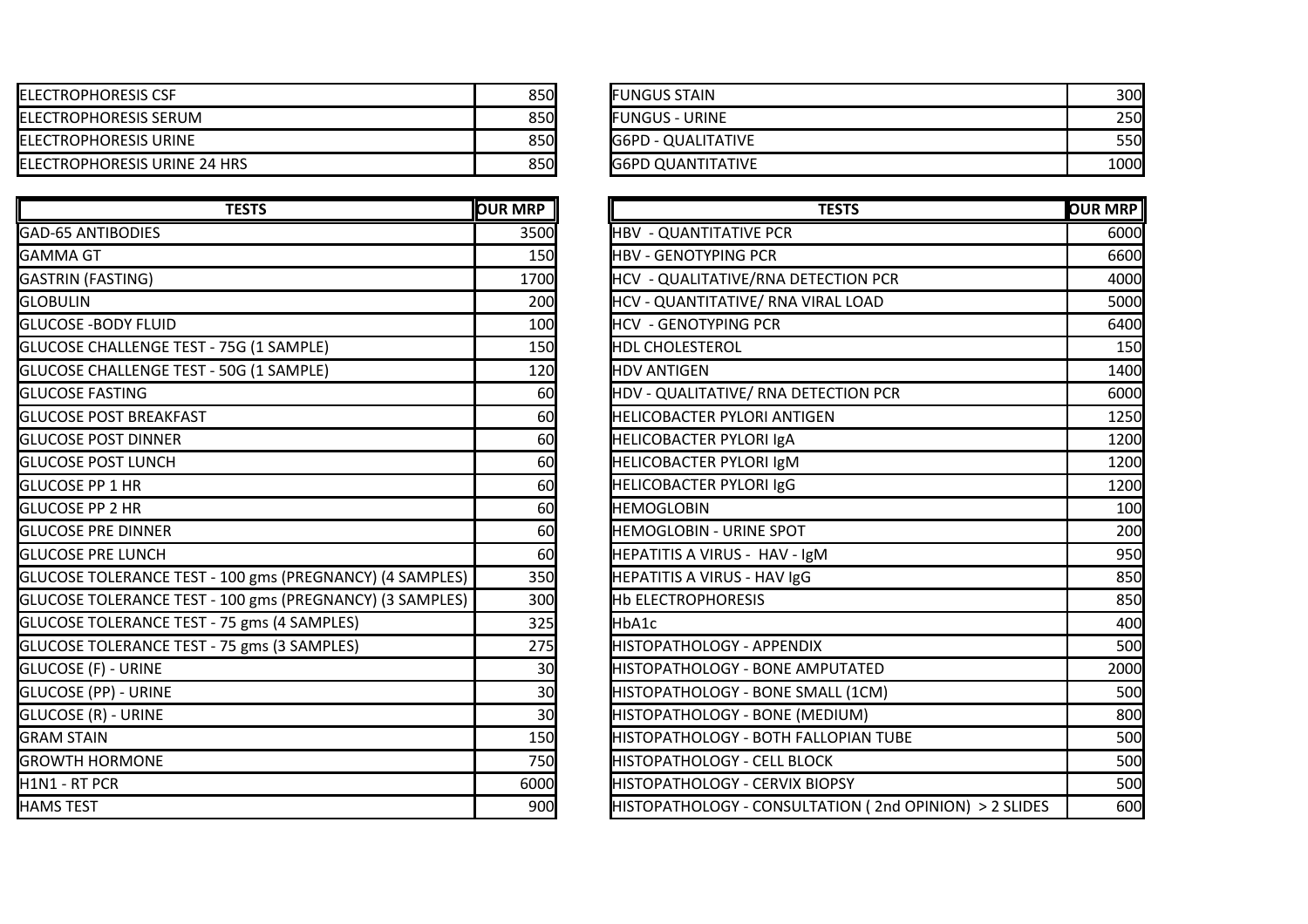| IHAPTOGLOBIN                        | 1500l | HISTOPATH - CONSULTATION (2nd OPINION) UPTO 2 SLIDES | 400  |
|-------------------------------------|-------|------------------------------------------------------|------|
| HBeAg                               | 850   | <b>IHISTOPATHOLOGY - ENDOMETRIUM</b>                 | 500  |
| HBsAg (AUSTRALIA ANTIGEN)           | 480I  | <b>HISTOPATHOLOGY - ENDOMETRIUM &amp; CERVIX</b>     | 625  |
| HBsAg (QUANTITATIVE)                | 1000l | HISTOPATHOLOGY - ENDOMETRIUM, CERVIX & POLYP         | 750  |
| HBV - QUALITATIVE/DNA DETECTION PCR | 3500  | <b>HISTOPATHOLOGY - EXTRA LARGE BIOPSY</b>           | 1500 |

| <b>TESTS</b>                                      | <b>OUR MRP</b> | <b>TESTS</b>                               | <b>OUR MRP</b> |
|---------------------------------------------------|----------------|--------------------------------------------|----------------|
| HISTOPATHOLOGY - FISTULOUS TRACT                  | 500            | HSV I IgM                                  | 550            |
| HISTOPATHOLOGY - GALL BLADDER                     | 500            | HSV I&II IgG                               | 1000           |
| HISTOPATHOLOGY - LARGE BIOPSY                     | 1000           | HSV I+II IgM                               | 1000           |
| <b>I</b> HISTOPATHOLOGY - MEDIUM BIOPSY           | 750            | HSV II IgG                                 | 550            |
| HISTOPATHOLOGY- ONCOLOGY SPECIMEN                 | 1500           | HSV II IgG & IgM                           | 1000           |
| HISTOPATHOLOGY - ORCHIDECTOMY                     | 750            | HSV II IgM                                 | 550            |
| HISTOPATHOLOGY - PRODUCTS OF CONCEPTION           | 500            | <b>HSV I &amp; II DNA DETECTION RT PCR</b> | 3800           |
| HISTOPATHOLOGY - SKIN                             | 500            | <b>IgA</b>                                 | 750            |
| HISTOPATHOLOGY - SMALL BIOPSY                     | 500            | <b>IgE</b>                                 | 750            |
| HISTOPATHOLOGY - SOFT TISSUE (MEDIUM)             | 750            | IgE SPECIFIC (ALTERNARIA ALTERNATA)        | 480            |
| HISTOPATHOLOGY -SOFT TISSUE (SMALL)               | 500            | IgE SPECIFIC (BRINJAL)                     | 480            |
| HISTOPATHOLOGY - THYROID                          | 750            | IgE SPECIFIC (PENICILLIN)                  | 480            |
| HISTOPATHOLOGY - UTERUS WITH BOTH OVARIES & TUBES | 1000           | IgE SPECIFIC (CEPHALOSPORIN)               | 480            |
| HISTOPATHOLOGY - UTERUS WITH CERVIX               | 625            | IgE SPECIFIC (CHOCOLATE)                   | 480            |
| HISTOPATHOLOGY - UTERUS WITH ONE OVARY & TUBE     | 750            | IgE SPECIFIC (COCKROACH)                   | 480            |
| IHIV 1 VIRAL LOAD                                 | 6000           | IgE SPECIFIC (COCONUT)                     | 480            |
| HIV I+II WITH P24 ANTIGEN                         | 450            | IgE SPECIFIC (DOG DANDER)                  | 480            |
| <b>I</b> HIV P24 ANTIGEN                          | 1000           | IgE SPECIFIC (EGG WHITE)                   | 480            |
| HIV 1 & 2 - WESTERN BLOT                          | 2500           | IgE SPECIFIC (EGG YOLK)                    | 480            |
| <b>HIV 1 PROVIRAL DNA</b>                         | 3800           | IgE SPECIFIC (FISH)                        | 480            |
| HIV 1 QUALITATIVE/RNA DETECTION                   | 3000           | IgE SPECIFIC (HOUSE DUST MITE)             | 480            |
| HLA AB tissue typing                              | 6000           | IgE SPECIFIC (MILK)                        | 480            |
| <b>HLA B27</b>                                    | 2000           | IgE SPECIFIC (ORANGE)                      | 480            |
| HLA DR Tissue typing                              | 6000           | IgE SPECIFIC (PEANUT)                      | 480            |
| <b>HOMOCYSTEINE</b>                               | 1300           | IgE SPECIFIC (POLLEN GRAINS)               | 480            |

| 1500 | HISTOPATH - CONSULTATION (2nd OPINION) UPTO 2 SLIDES | 400I        |
|------|------------------------------------------------------|-------------|
| 850  | <b>IHISTOPATHOLOGY - ENDOMETRIUM</b>                 | <b>500</b>  |
| 480  | <b>HISTOPATHOLOGY - ENDOMETRIUM &amp; CERVIX</b>     | 625         |
| 1000 | HISTOPATHOLOGY - ENDOMETRIUM, CERVIX & POLYP         | 750I        |
| 3500 | <b>IHISTOPATHOLOGY - EXTRA LARGE BIOPSY</b>          | <b>1500</b> |
|      |                                                      |             |

| <b>TESTS</b>              | <b>OUR MRP</b> | <b>TESTS</b>                        | <b>OUR MRP</b> |
|---------------------------|----------------|-------------------------------------|----------------|
| <b>S TRACT</b>            | <b>500</b>     | HSV I IgM                           | 550            |
| <b>DDER</b>               | 500            | HSV I&II IgG                        | 1000           |
| <b>OPSY</b>               | 1000           | HSV I+II IgM                        | 1000           |
| <b>BIOPSY</b>             | 750            | HSV II IgG                          | 550            |
| Y SPECIMEN                | 1500           | HSV II IgG & IgM                    | 1000           |
| <b>CTOMY</b>              | 750            | HSV II IgM                          | 550            |
| S OF CONCEPTION           | 500            | HSV I & II DNA DETECTION RT PCR     | 3800           |
|                           | 500            | IgA                                 | 750            |
| <b>OPSY</b>               | 500            | <b>IgE</b>                          | 750            |
| UE (MEDIUM)               | 750            | IgE SPECIFIC (ALTERNARIA ALTERNATA) | 480            |
| <b>JE (SMALL)</b>         | 500            | IgE SPECIFIC (BRINJAL)              | 480            |
|                           | 750            | IgE SPECIFIC (PENICILLIN)           | 480            |
| VITH BOTH OVARIES & TUBES | 1000           | IgE SPECIFIC (CEPHALOSPORIN)        | 480            |
| <b>VITH CERVIX</b>        | 625            | IgE SPECIFIC (CHOCOLATE)            | 480            |
| VITH ONE OVARY & TUBE     | 750            | IgE SPECIFIC (COCKROACH)            | 480            |
|                           | 6000           | IgE SPECIFIC (COCONUT)              | 480            |
|                           | 450            | IgE SPECIFIC (DOG DANDER)           | 480            |
|                           | 1000           | IgE SPECIFIC (EGG WHITE)            | 480            |
|                           | 2500           | IgE SPECIFIC (EGG YOLK)             | 480            |
|                           | 3800           | IgE SPECIFIC (FISH)                 | 480            |
| <b>CTION</b>              | 3000           | IgE SPECIFIC (HOUSE DUST MITE)      | 480            |
|                           | 6000           | IgE SPECIFIC (MILK)                 | 480            |
|                           | 2000           | IgE SPECIFIC (ORANGE)               | 480            |
|                           | 6000           | IgE SPECIFIC (PEANUT)               | 480            |
|                           | 1300           | IgE SPECIFIC (POLLEN GRAINS)        | 480            |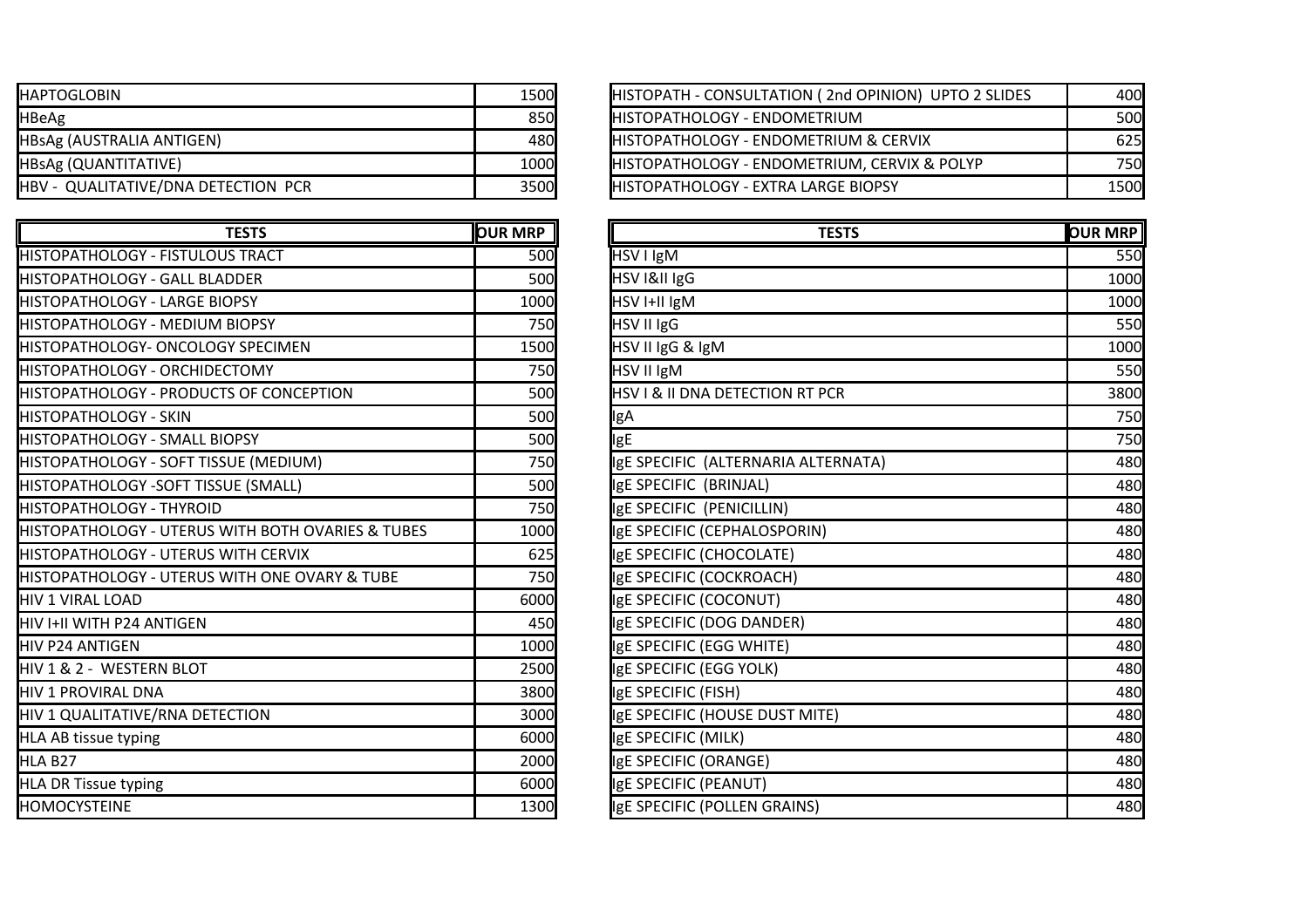| <b>IHOMOCYSTEINE URINE</b>                    | 1300         | IgE SPECIFIC (PRAWNS)    | 480 |
|-----------------------------------------------|--------------|--------------------------|-----|
| HOMOGENTISIC ACID (ALKAPTONURIA)              | <b>700</b>   | IgE SPECIFIC (SHRIMP)    | 480 |
| HPV DNA DETECTION (SCRAPPING/LBC/BIOPSY/SWAB) | 2400         | IgE SPECIFIC (SOYA BEAN) | 480 |
| <b>IHS - CRP</b>                              | 650 <b>I</b> | IgE SPECIFIC (TOMATO)    | 480 |
| HSV I IgG                                     | <b>550</b>   | IgE SPECIFIC (WHEAT)     | 480 |
| HSV I IgG & IgM                               | 1000         | IgE SPECIFIC (YEAST)     | 480 |

| <b>TESTS</b>                            | <b>OUR MRP</b> | <b>TESTS</b>                      | <b>OUR MRP</b> |
|-----------------------------------------|----------------|-----------------------------------|----------------|
| IgE SPECIFIC(CHICKEN)                   | 480            | <b>KETONES - URINE</b>            | 50             |
| liGF - I                                | 2500           | LACTATE (PLASMA)                  | 1100           |
| IGF Bp3                                 | 2800           | LAMBDA LIGHT CHAIN - FREE         | 2400           |
| lgG                                     | 1000           | LAMBDA LIGHT CHAIN - 24 Hrs URINE | 2400           |
| IgG4 SUBCLASS                           | 3850           | <b>LAP SCORE</b>                  | 1200           |
| lgM                                     | 750            | LDH                               | 330            |
| IIMMUNOFIXATION ELECTROPHORESIS - SERUM | 5400           | <b>LDH - BODY FLUIDS</b>          | 330            |
| IIMMUNOFIXATION ELECTROPHORESIS - URINE | 6600           | LDH ISOENZYMES ELECTROPHORESIS    | 3600           |
| <b>INDIA INK PREPARATION</b>            | 250            | <b>LDL CHOLESTEROL</b>            | 250            |
| <b>INFLUENZA A &amp; B IgG</b>          | 1800           | LDL CHOLESTEROL: HDL Ratio        | 350            |
| <b>INFLUENZA A &amp; B IgM</b>          | 2100           | LE CELLS                          | 350            |
| INHIBIN A                               | 1500           | LEAD                              | 1700           |
| INHIBIN B                               | 2000           | LEGIONELLA IgG                    | 1500           |
| <b>I</b> INSULIN ANTIBODIES             | 1800           | LEGIONELLA IgM                    | 1500           |
| <b>INSULIN-FASTING</b>                  | 650            | <b>LEPTIN</b>                     | 4200           |
| <b>INSULIN - PP</b>                     | 650            | LEPTOSPIRA DFM                    | 350            |
| INSULIN (ORAL GLUCOSE - 120 MIN)        | 650            | LEPTOSPIRA DFM URINE              | 350            |
| INSULIN (ORAL GLUCOSE - 30 MIN)         | 650            | LEPTOSPIRA IgG                    | 1000           |
| INSULIN (ORAL GLUCOSE - 60 MIN)         | 650            | LEPTOSPIRA IgM                    | 1000           |
| INSULIN (ORAL GLUCOSE - 90 MIN)         | 650            | ILН                               | 350            |
| <b>I</b> INSULIN RANDOM                 | 650            | <b>LIPASE</b>                     | 500            |
| INTERLEUKIN 6 (IL-6)                    | 2400           | <b>LIPID PROFILE</b>              | 450            |
| <b>INTRINSIC FACTOR - ANTIBODY</b>      | 2300           | LIPOPROTEIN a                     | 800            |
| IONISED CALCIUM                         | 600            | LIPOPROTEIN ELECTROPHORESIS       | 1500           |

| 1300 | IgE SPECIFIC (PRAWNS)    | 480l |
|------|--------------------------|------|
| 700  | IgE SPECIFIC (SHRIMP)    | 480  |
| 2400 | IgE SPECIFIC (SOYA BEAN) | 480  |
| 650  | IgE SPECIFIC (TOMATO)    | 480  |
|      | IgE SPECIFIC (WHEAT)     | 480  |
| 1000 | IgE SPECIFIC (YEAST)     | 480  |
| 550  |                          |      |

| <b>TESTS</b>           | <b>OUR MRP</b> | <b>TESTS</b>                      | <b>OUR MRP</b> |
|------------------------|----------------|-----------------------------------|----------------|
|                        | 480            | <b>KETONES - URINE</b>            | 50             |
|                        | 2500           | LACTATE (PLASMA)                  | 1100           |
|                        | 2800           | LAMBDA LIGHT CHAIN - FREE         | 2400           |
|                        | <b>1000</b>    | LAMBDA LIGHT CHAIN - 24 Hrs URINE | 2400           |
|                        | 3850           | <b>LAP SCORE</b>                  | 1200           |
|                        | 750            | LDH                               | 330            |
| <b>HORESIS - SERUM</b> | 5400           | LDH - BODY FLUIDS                 | 330            |
| <b>HORESIS - URINE</b> | 6600           | LDH ISOENZYMES ELECTROPHORESIS    | 3600           |
|                        | 250            | LDL CHOLESTEROL                   | 250            |
|                        | 1800           | LDL CHOLESTEROL: HDL Ratio        | 350            |
|                        | 2100           | LE CELLS                          | 350            |
|                        | 1500           | <b>LEAD</b>                       | 1700           |
|                        | 2000           | LEGIONELLA IgG                    | 1500           |
|                        | 1800           | LEGIONELLA IgM                    | 1500           |
|                        | 650            | <b>LEPTIN</b>                     | 4200           |
|                        | 650            | LEPTOSPIRA DFM                    | 350            |
| ) MIN)                 | 650            | LEPTOSPIRA DFM URINE              | 350            |
| MIN)                   | 650            | LEPTOSPIRA IgG                    | 1000           |
| MIN)                   | 650            | LEPTOSPIRA IgM                    | 1000           |
| MIN)                   | 650            | LH                                | 350            |
|                        | 650            | <b>LIPASE</b>                     | 500            |
|                        | 2400           | <b>LIPID PROFILE</b>              | 450            |
| Y.                     | 2300           | LIPOPROTEIN a                     | 800            |
|                        | 600            | LIPOPROTEIN ELECTROPHORESIS       | 1500           |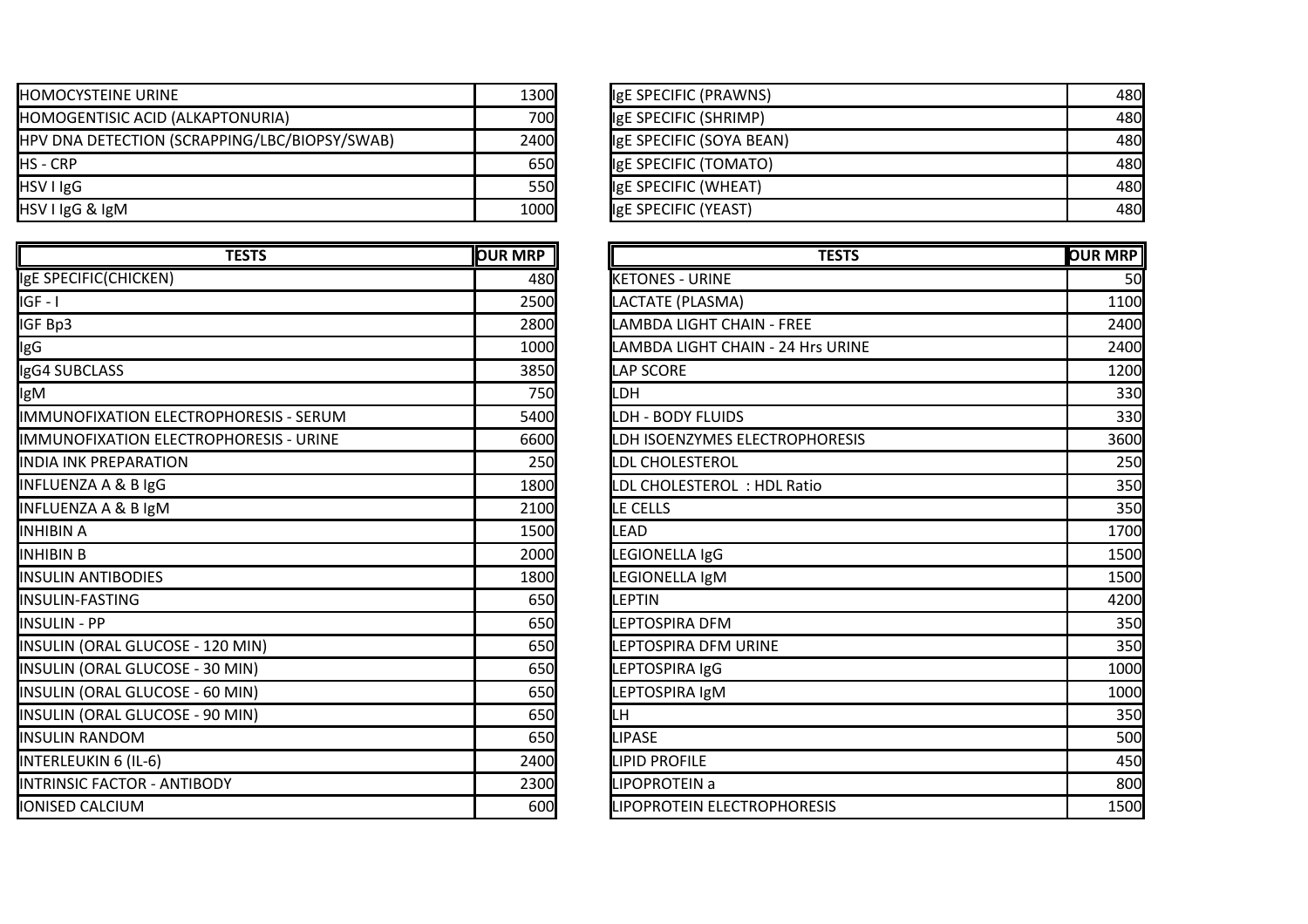| <b>IRON</b>                         | 350 <b>I</b> | <b>I</b> LITHIUM                | 400  |
|-------------------------------------|--------------|---------------------------------|------|
| <b>IISLET CELL ANTIBODY</b>         | 2400         | <b>ILIVER FUNCTION TEST</b>     | 450  |
| <b>IKAPPA LIGHT CHAIN - FREE</b>    | 2400         | ILKM - 1                        | 2000 |
| KAPPA LIGHT CHAIN -24 Hrs URINE     | 2400         | <b>ILUPUS ANTICOAGULANT</b>     | 1700 |
| <b>IKARYOTYPING-AMNIOTIC FLUID</b>  | 9600         | <b>IMAGNESIUM</b>               | 350  |
| <b>IKARYOTYPING-BONE MARROW</b>     | 4200         | <b>I</b> MAGNESIUM - SPOT URINE | 400  |
| <b>KARYOTYPING-PERIPHERAL BLOOD</b> | 4000         | MAGNESIUM - URINE 24HRS         | 400  |

| <b>TESTS</b>                               | <b>OUR MRP</b> | <b>TESTS</b>                                           | <b>OUR MRP</b> |
|--------------------------------------------|----------------|--------------------------------------------------------|----------------|
| MALARIA IgG ANTIBODY                       | 750            | <b>MP &amp; MF BY SMEAR</b>                            | 325            |
| <b>MALARIA ANTIGEN</b>                     | 700            | MP - QBC                                               | 350            |
| MALARIA - QUALITATIVE PCR                  | 3000           | <b>MP BY SMEAR</b>                                     | 200            |
| MANGANESE                                  | 3500           | <b>MPV</b>                                             | 100            |
| <b>MANTOUX</b>                             | 120            | <b>MRSA SCREENING TEST</b>                             | 1200           |
| <b>MCH</b>                                 | 100            | <b>IMUCOPOLYSACCHARIDES - QUALITATIVE</b>              | 500            |
| <b>MCHC</b>                                | 100            | <b>MUMPS IgG</b>                                       | 1450           |
| <b>MCV</b>                                 | 100            | <b>MUMPS IgM</b>                                       | 1450           |
| <b>MDR TB GENOTYPING</b>                   | 4000           | MUSCLE SPECIFIC TYROSINE KINASE ANTIBODY (MUSK)        | 6000           |
| MEASLES IgG                                | 1450           | <b>MYOGLOBIN</b>                                       | 900            |
| MEASLES IgM                                | 1450           | NEONATAL SCREENING (DRY BLOOD SPOT- ALL 42 PARAMETERS) | 6000           |
| MERCURY                                    | 3500           | NEONATAL SCREENING (DRY BLOOD SPOT- SINGLE ENZYME)     | 450            |
| <b>MERCURY - SPOT URINE</b>                | 3500           | <b>NICKLE</b>                                          | 3500           |
| <b>MERCURY - 24 Hrs URINE</b>              | 3500           | <b>NICKEL - SPOT URINE</b>                             | 3500           |
| METABOLIC DISORDER PANEL (101 ANALYTES)    | 13500          | <b>NICOTINE</b>                                        | 1200           |
| METABOLIC SCREEN AMINO ACIDS - QUALITATIVE | 3600           | NOR-EPINEPHRINE                                        | 3000           |
| <b>I</b> METANEPHRINE FREE                 | 2800           | <b>INOR - METANEPHRINE - SERUM</b>                     | 3000           |
| METANEPHRINE - 24 Hrs URINE                | 2800           | NOR - METANEPHRINE - 24 Hrs URINE                      | 2400           |
| <b>I</b> METHADONE                         | 600            | NT proBNP                                              | 2100           |
| <b>I</b> METHAMPHETAMINE - URINE           | 600            | <b>OCCULT BLOOD - URINE</b>                            | 80             |
| METHAQUALONE                               | 1000           | OLIGOCLONAL BAND - CSF/SERUM                           | 3600           |
| <b>METHEMOGLOBIN</b>                       | 1000           | <b>OPIATES - URINE</b>                                 | 600            |
| <b>I</b> METHYLMALONIC ACID - QUALITATIVE  | 750            | OSMOLALITY (SERUM)                                     | 850            |

| <b>ILITHIUM</b>            | 400l |
|----------------------------|------|
| <b>LIVER FUNCTION TEST</b> | 450  |
| $LKM - 1$                  | 2000 |
| LUPUS ANTICOAGULANT        | 1700 |
| <b>MAGNESIUM</b>           | 350  |
| MAGNESIUM - SPOT URINE     | 400  |
| MAGNESIUM - URINE 24HRS    | 400  |

| <b>TESTS</b>              | <b>OUR MRP</b> | <b>TESTS</b>                                           | <b>OUR MRP</b> |
|---------------------------|----------------|--------------------------------------------------------|----------------|
|                           | 750            | <b>MP &amp; MF BY SMEAR</b>                            | 325            |
|                           | 700            | MP - QBC                                               | 350            |
|                           | 3000           | <b>MP BY SMEAR</b>                                     | 200            |
|                           | 3500           | <b>MPV</b>                                             | 100            |
|                           | 120            | <b>MRSA SCREENING TEST</b>                             | 1200           |
|                           | 100            | MUCOPOLYSACCHARIDES - QUALITATIVE                      | 500            |
|                           | 100            | <b>MUMPS IgG</b>                                       | 1450           |
|                           | 100            | <b>MUMPS IgM</b>                                       | 1450           |
|                           | 4000           | MUSCLE SPECIFIC TYROSINE KINASE ANTIBODY (MUSK)        | 6000           |
|                           | 1450           | <b>MYOGLOBIN</b>                                       | 900l           |
|                           | 1450           | NEONATAL SCREENING (DRY BLOOD SPOT- ALL 42 PARAMETERS) | 6000           |
|                           | 3500           | NEONATAL SCREENING (DRY BLOOD SPOT- SINGLE ENZYME)     | 450            |
|                           | 3500           | <b>INICKLE</b>                                         | 3500           |
|                           | 3500           | <b>NICKEL - SPOT URINE</b>                             | 3500           |
| (101 ANALYTES)            | 13500          | <b>INICOTINE</b>                                       | 1200           |
| <b>CIDS - QUALITATIVE</b> | 3600           | <b>NOR-EPINEPHRINE</b>                                 | 3000           |
|                           | 2800           | NOR - METANEPHRINE - SERUM                             | 3000           |
| E                         | 2800           | <b>NOR - METANEPHRINE - 24 Hrs URINE</b>               | 2400           |
|                           | 600            | NT proBNP                                              | 2100           |
|                           | 600            | <b>OCCULT BLOOD - URINE</b>                            | 80             |
|                           | 1000           | OLIGOCLONAL BAND - CSF/SERUM                           | 3600           |
|                           | 1000           | <b>OPIATES - URINE</b>                                 | 600            |
| LITATIVE                  | 750            | <b>OSMOLALITY (SERUM)</b>                              | 850            |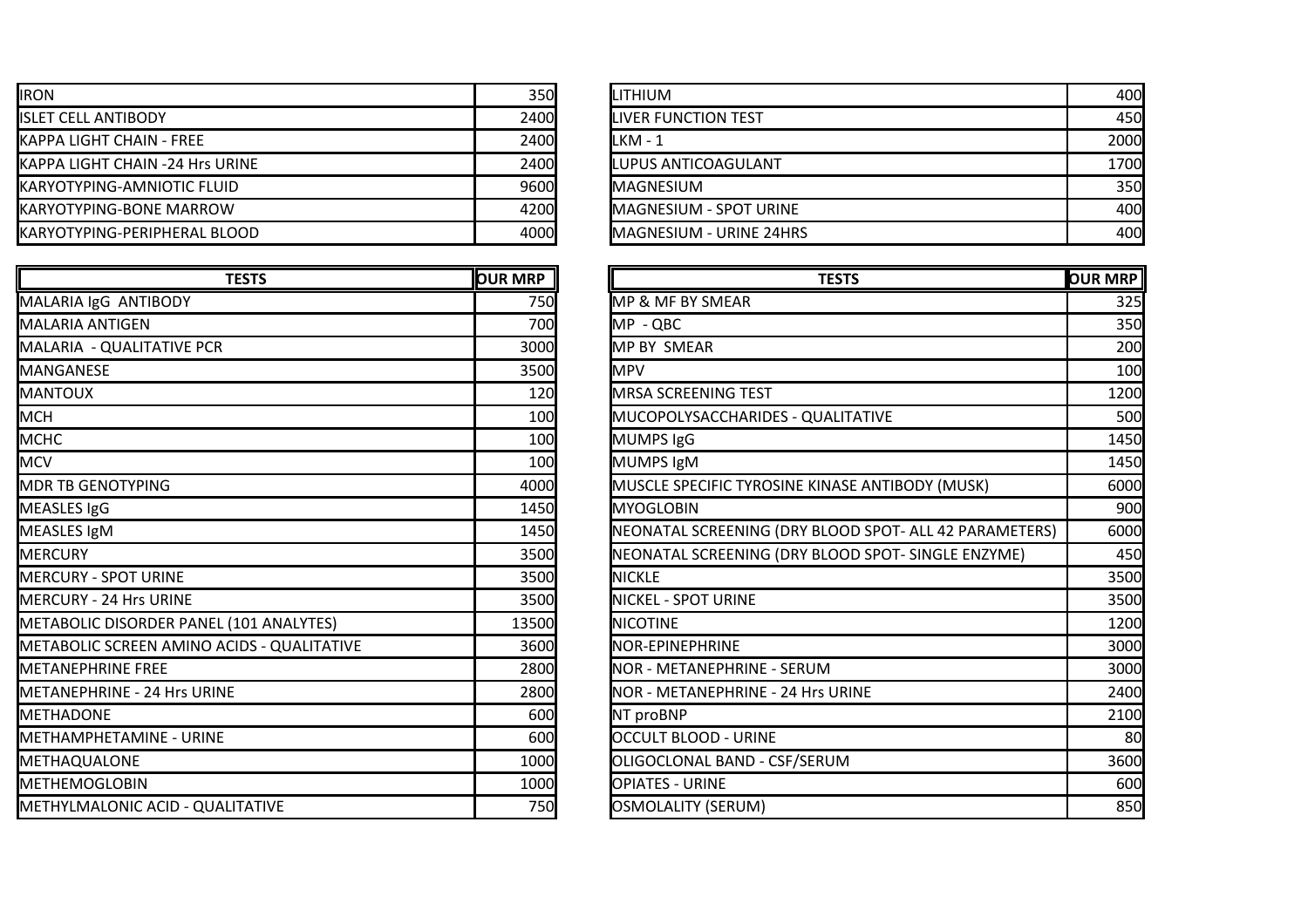| <b>I</b> METHYLMALONIC ACID - QUANTITATIVE | 11000        | <b>JOSMOLALITY (URINE)</b>     | 850  |
|--------------------------------------------|--------------|--------------------------------|------|
| IMF - QBC                                  | 350          | <b>IOSMOTIC FRAGILITY</b>      | 550  |
| <b>IMF BY SMEAR</b>                        | <b>200</b>   | <b>IOSTASE</b>                 | 2750 |
| MICROALBUMIN / CREATININE RATIO URINE      | 500l         | <b>IOSTEOCALCIN</b>            | 1700 |
| <b>I</b> MICROALBUMIN - SPOT URINE         | 400 <b>I</b> | <b>JOVARY ANTIBODIES</b>       | 2700 |
| <b>I</b> MICROALBUMIN - URINE 24 HR        | 450          | <b>IOXALATE - URINE 24 HRS</b> | 2000 |
| <b>IMORPHINE - URINE</b>                   | <b>750</b>   | <b>IP1NP TOTAL</b>             | 1700 |
| MP & MF - QBC                              | <b>550</b>   | <b>IPAP SMEAR - LBC</b>        | 1000 |

| <b>TESTS</b>                                 | <b>OUR MRP</b> | <b>TESTS</b>                    | <b>OUR MRP</b> |
|----------------------------------------------|----------------|---------------------------------|----------------|
| PAP SMEAR (done at lab)                      | 500            | PORPHOBILINOGEN - 24 HRS URINE  | 3200           |
| PAP SMEAR (Slide)                            | 350            | POTASSIUM                       | 150            |
| PAPP - A PREGNANCY ASSOCIATED PLASMA PROTEIN | 1400           | POTASSIUM BODY FLUID            | 200            |
| PARAINFLUENZA VIRUS IgG                      | 1800           | POTASSIUM - SPOT URINE          | 200            |
| PARAINFLUENZA VIRUS IgM                      | 2100           | POTASSIUM - 24 HRS URINE        | 300            |
| PARATHORMONE                                 | 1100           | PREALBUMIN                      | 3300           |
| PARATHORMONE - BODY FLUIDS                   | 1200           | PREGNANCY TEST (GRAVINDEX)      | 200            |
| <b>PAUL BUNNEL TEST</b>                      | 850            | PROCALCITONIN                   | 2400           |
| <b>PCV</b>                                   | 150            | <b>PROGESTERONE</b>             | 450            |
| PERIPHERAL SMEAR STUDY                       | 200            | PROLACTIN                       | 400            |
| PH - URINE                                   | 50             | <b>PROPOXYPHENE - URINE</b>     | 600            |
| PH - STOOL                                   | 50             | <b>PROTEIN - C</b>              | 2200           |
| HSV DNA - PCR                                | 3800           | <b>PROTEIN - S</b>              | 2200           |
| CHIKUNGUNYA - PCR                            | 3200           | <b>PROTEIN A-G</b>              | 200            |
| <b>CMV - Qualitative RT-PCR</b>              | 4200           | <b>PROTEIN C ACTIVITY</b>       | 4000           |
| <b>CMV - Quantitative RT PCR</b>             | 7200           | <b>PROTEIN CREATININE RATIO</b> | 300            |
| <b>EBV - PCR</b>                             | 4000           | <b>PROTEIN S ACTIVITY</b>       | 4000           |
| IMTB - BLOOD - PCR                           | 2500           | <b>PROTEIN TOTAL</b>            | 150            |
| MTB - FLUID PCR                              | 2500           | <b>PROTEIN - SPOT URINE</b>     | 200            |
| IMTB - SPUTUM PCR                            | 2500           | <b>PROTEIN - BODY FLUIDS</b>    | 200            |
| IMTB - URINE PCR                             | 2500           | <b>PROTEIN - URINE 24 HRS</b>   | 300            |
| MTB DRUG RESISTANT GEN-EXPERT                | 3200           | PROTHROMBIN GENE MUTATION       | 6000           |

| <b>OSMOLALITY (URINE)</b>     | 850  |
|-------------------------------|------|
| <b>OSMOTIC FRAGILITY</b>      | 550  |
| <b>OSTASE</b>                 | 2750 |
| <b>OSTEOCALCIN</b>            | 1700 |
| <b>OVARY ANTIBODIES</b>       | 2700 |
| <b>OXALATE - URINE 24 HRS</b> | 2000 |
| <b>P1NP TOTAL</b>             | 1700 |
| <b>PAP SMEAR - LBC</b>        | 1000 |

| <b>TESTS</b>        | <b>OUR MRP</b> | <b>TESTS</b>                    | <b>OUR MRP</b> |
|---------------------|----------------|---------------------------------|----------------|
|                     | <b>500</b>     | PORPHOBILINOGEN - 24 HRS URINE  | 3200           |
|                     | 350            | POTASSIUM                       | 150            |
| ATED PLASMA PROTEIN | 1400           | POTASSIUM BODY FLUID            | 200            |
|                     | 1800           | POTASSIUM - SPOT URINE          | 200            |
|                     | 2100           | POTASSIUM - 24 HRS URINE        | 300            |
|                     | 1100           | PREALBUMIN                      | 3300           |
| <b>DS</b>           | 1200           | PREGNANCY TEST (GRAVINDEX)      | 200            |
|                     | 850            | PROCALCITONIN                   | 2400           |
|                     | <b>150</b>     | PROGESTERONE                    | 450            |
|                     | <b>200</b>     | PROLACTIN                       | 400            |
|                     | <b>50</b>      | <b>PROPOXYPHENE - URINE</b>     | 600            |
|                     | <b>50</b>      | <b>PROTEIN - C</b>              | 2200           |
|                     | 3800           | <b>PROTEIN - S</b>              | 2200           |
|                     | 3200           | <b>PROTEIN A-G</b>              | 200            |
|                     | 4200           | PROTEIN C ACTIVITY              | 4000           |
|                     | 7200           | <b>PROTEIN CREATININE RATIO</b> | 300            |
|                     | 4000           | <b>PROTEIN S ACTIVITY</b>       | 4000           |
|                     | 2500           | <b>PROTEIN TOTAL</b>            | 150            |
|                     | 2500           | <b>PROTEIN - SPOT URINE</b>     | 200            |
|                     | 2500           | <b>PROTEIN - BODY FLUIDS</b>    | 200            |
|                     | 2500           | <b>IPROTEIN - URINE 24 HRS</b>  | 300            |
| <b>CPERT</b>        | 3200           | PROTHROMBIN GENE MUTATION       | 6000           |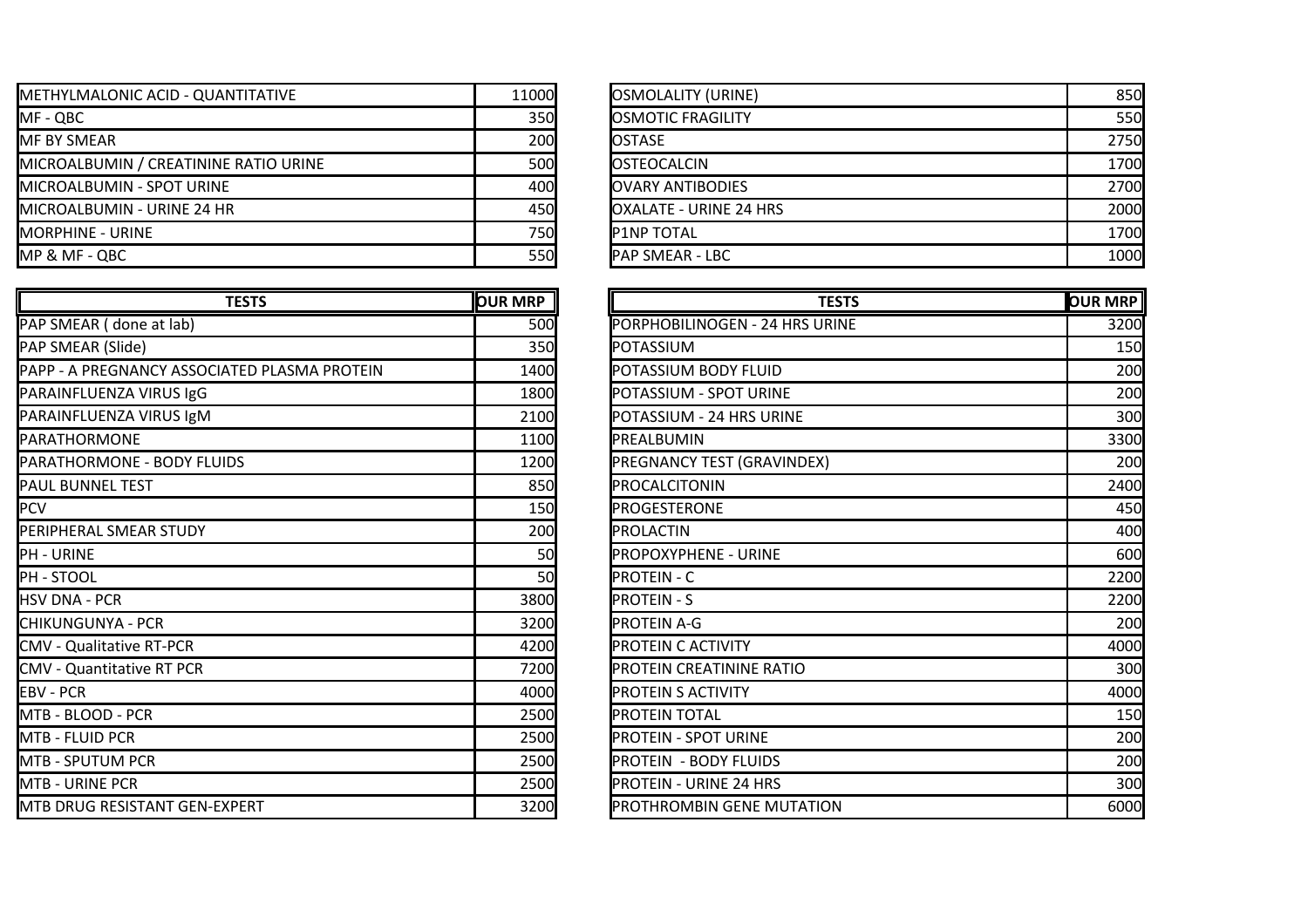| <b>PERTUSSIS IgG</b>              | <b>2300</b>  | <b>IPSA - PROSTATE SPECIFIC ANTIGEN - FREE</b>  | 1000 |
|-----------------------------------|--------------|-------------------------------------------------|------|
| <b>IPHENCYCLIDINE - URINE</b>     | 600 <b> </b> | <b>IPSA - PROSTATE SPECIFIC ANTIGEN - TOTAL</b> | 600  |
| <b>IPHENOBARBITONE</b>            | 800          | <b>IPSEUDOCHOLINESTERASE</b>                    | 1000 |
| <b>IPHENYTOIN</b>                 | 800          | PT/INR                                          | 250  |
| <b>IPHOSPHORUS</b>                | 150 <b>I</b> | <b>IPYRUVATE</b>                                | 2000 |
| <b>PHOSPHOROUS - SPOT URINE</b>   | <b>200</b>   | <b>IOUADRUPLE TEST</b>                          | 3200 |
| <b>PHOSPHOROUS - URINE 24 HRS</b> | 300          | QUANTIFERON GOLD - GAMMA INTERFERON (TB)        | 3000 |
| <b>PLATELET ANTIBODIES</b>        | 6000         | RAAS SCREENING (RENIN + ALDOSTERONE)            | 5200 |
| <b>IPLATELET COUNT</b>            | <b>150</b>   | <b>RABIES ANTIBODY</b>                          | 2600 |

| <b>TESTS</b>                       | <b>OUR MRP</b> | <b>TESTS</b>                               | <b>OUR MRP</b> |
|------------------------------------|----------------|--------------------------------------------|----------------|
| <b>RA-FACTOR</b>                   | 400            | <b>SGOT</b>                                | 120            |
| RBC                                | 100            | <b>SGPT</b>                                | 120            |
| RDW                                | 100            | SHBG (Sex hormone binding glob)            | 800            |
| <b>RED BLOOD CELL FOLATE</b>       | 1900           | <b>SICKLE TEST</b>                         | 300            |
| <b>RED CELL INDICES</b>            | 100            | <b>SLA - SOLUBLE LIVER ANTIGEN</b>         | 2000           |
| <b>REDUCING SUBSTANCES - URINE</b> | 100            | Smear For Cryptosporidium STOOL            | 450            |
| <b>RENIN</b>                       | 3200           | SMEAR FOR EOSINOPHIL (NASAL/SPUTUM/OTHERS) | 100            |
| RETICULOCYTE COUNT                 | 200            | <b>SMEAR FOR FUNGUS - KOH</b>              | 200            |
| <b>RH-ANTIBODY TITRE</b>           | 500            | SMEAR FOR TRICHOMONAS VAGINALIS & GC       | 200            |
| RIBOSOMAL P PROTEIN                | 2000           | <b>GIARDIA ANTIGEN DETECTION - STOOL</b>   | 1200           |
| <b>RNP-Sm ANTIBODY</b>             | 1600           | <b>SMITH ANTIBODY</b>                      | 1600           |
| <b>ROTA VIRUS ANTIGEN</b>          | 1400           | <b>SODIUM</b>                              | 150            |
| <b>RPR</b>                         | 250            | SODIUM BODY FLUID                          | 200            |
| RSV IgG                            | 1800           | SODIUM - SPOT URINE                        | 300            |
| RSV IgM                            | 2100           | SODIUM - URINE 24 HRS                      | 300            |
| <b>DENGUE RNA - RT PCR</b>         | 3800           | <b>SPECIFIC GRAVITY - URINE</b>            | 80             |
| <b>HCV GENOTYPING -RT PCR</b>      | 10000          | SPLIT SKIN SMEAR EXAMINATION               | 350            |
| H1N1 RT-PCR                        | 6000           | <b>STONE ANALYSIS GALL STONE</b>           | 1000           |
| VARICELLA ZOSTER VIRUS - PCR       | 5000           | <b>STONE ANALYSIS RENAL</b>                | 1000           |
| <b>RUBELLA IgG</b>                 | 550            | <b>STOOL ANALYSIS</b>                      | 250            |
| RUBELLA IgM                        | 550            | <b>STOOL FOR FAT ANALYSIS</b>              | 150            |

| PSA - PROSTATE SPECIFIC ANTIGEN - FREE<br>PSA - PROSTATE SPECIFIC ANTIGEN - TOTAL | 1000 |
|-----------------------------------------------------------------------------------|------|
|                                                                                   |      |
|                                                                                   | 600  |
| PSEUDOCHOLINESTERASE                                                              | 1000 |
| PT/INR                                                                            | 250  |
| <b>PYRUVATE</b>                                                                   | 2000 |
| <b>QUADRUPLE TEST</b>                                                             | 3200 |
| QUANTIFERON GOLD - GAMMA INTERFERON (TB)                                          | 3000 |
| RAAS SCREENING ( RENIN + ALDOSTERONE)                                             | 5200 |
| <b>RABIES ANTIBODY</b>                                                            | 2600 |
|                                                                                   |      |

| <b>TESTS</b> | <b>OUR MRP</b> | <b>TESTS</b>                               | <b>OUR MRP</b> |
|--------------|----------------|--------------------------------------------|----------------|
|              | 400            | <b>SGOT</b>                                | 120            |
|              | 100            | <b>SGPT</b>                                | 120            |
|              | 100            | SHBG (Sex hormone binding glob)            | 800            |
|              | 1900           | <b>SICKLE TEST</b>                         | 300            |
|              | 100            | <b>SLA - SOLUBLE LIVER ANTIGEN</b>         | 2000           |
| NF           | 100            | Smear For Cryptosporidium STOOL            | 450            |
|              | 3200           | SMEAR FOR EOSINOPHIL (NASAL/SPUTUM/OTHERS) | 100            |
|              | <b>200</b>     | <b>SMEAR FOR FUNGUS - KOH</b>              | 200            |
|              | 500            | SMEAR FOR TRICHOMONAS VAGINALIS & GC       | 200            |
|              | 2000           | GIARDIA ANTIGEN DETECTION - STOOL          | 1200           |
|              | 1600           | <b>SMITH ANTIBODY</b>                      | 1600           |
|              | 1400           | <b>SODIUM</b>                              | 150            |
|              | <b>250</b>     | SODIUM BODY FLUID                          | 200            |
|              | 1800           | SODIUM - SPOT URINE                        | 300            |
|              | 2100           | SODIUM - URINE 24 HRS                      | 300            |
|              | 3800           | <b>SPECIFIC GRAVITY - URINE</b>            | 80             |
|              | 10000          | <b>SPLIT SKIN SMEAR EXAMINATION</b>        | 350            |
|              | 6000           | <b>STONE ANALYSIS GALL STONE</b>           | 1000           |
| R            | 5000           | <b>STONE ANALYSIS RENAL</b>                | 1000           |
|              | <b>550</b>     | <b>STOOL ANALYSIS</b>                      | 250            |
|              | 550            | <b>STOOL FOR FAT ANALYSIS</b>              | 150            |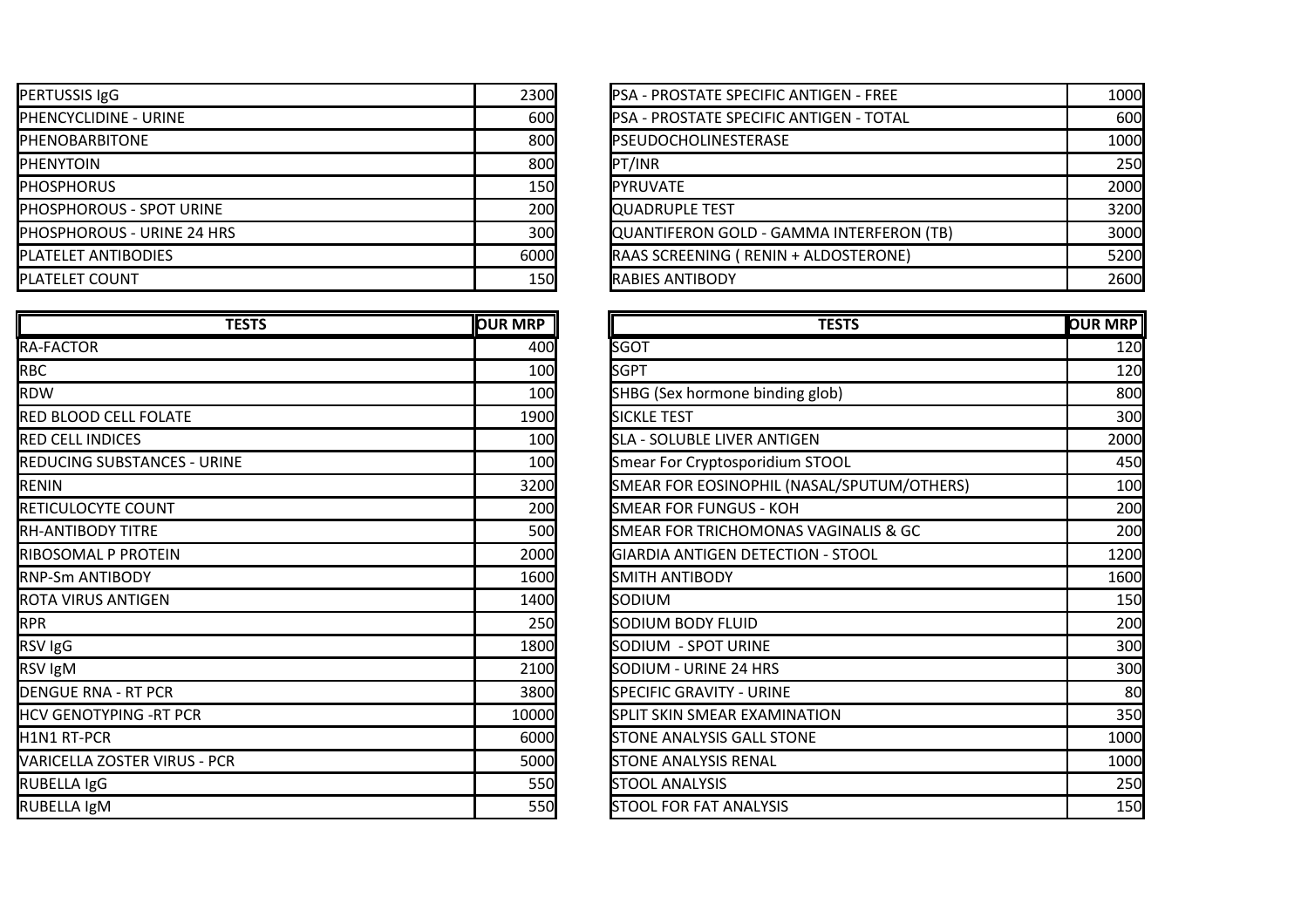| <b>IRUBELLA - PCR</b>                | 3600         | <b>ISTOOL FOR HANGING DROP</b>     | 250  |
|--------------------------------------|--------------|------------------------------------|------|
| <b>Scl-70 ANTIBODY</b>               | 1600         | <b>ISTOOL FOR OVA AND PARASITE</b> | 150  |
| <b>SCRUB TYPHUS ANTIBODY</b>         | <b>1200</b>  | <b>ISTOOL MICROSCOPY</b>           | 100  |
| <b>ISELENIUM</b>                     | 3500         | <b>STOOL OCCULT BLOOD TEST</b>     | 100  |
| <b>SELENIUM - SPOT URINE</b>         | 3500         | <b>STOOL REDUCING SUBSTANCES</b>   | 100  |
| <b>ISELENIUM - 24 HRS URINE</b>      | 3500         |                                    | 150  |
| <b>ISEMEN ANALYSIS</b>               | 300          |                                    | 150  |
| <b>ISEMEN FRUCTOSE</b>               | 100 <b>I</b> | IT3 - FREE                         | 200  |
| SEROTONIN (5 - HYDROXY TRYPTAMINE)   | 4050         | IT4 - FREE                         | 200  |
| <b>ISERUM IMMUNO ELECTROPHORESIS</b> | 8000         | <b>I</b> TACROLIMUS                | 3400 |

| <b>TESTS</b>                     | <b>OUR MRP</b> | <b>TESTS</b>                               | <b>OUR MRP</b> |
|----------------------------------|----------------|--------------------------------------------|----------------|
| <b>TESTOSTERONE FREE</b>         | 1100           | <b>TYPHIDOT IgM</b>                        | 600            |
| <b>TESTOSTERONE TOTAL</b>        | 500            | <b>TZANCK SMEAR</b>                        | 400            |
| <b>TFT</b>                       | 450            | U1 - snRNP                                 | 1600           |
| <b>TFT FREE</b>                  | 550            | <b>UREA</b>                                | 100            |
| THEATRE SURVEILLANCE             | 450            | <b>UREA BODY FLUID</b>                     | 150            |
| <b>THEOPHYLLINE</b>              | 900            | <b>UREA CLEARANCE - 24 HRS</b>             | 350            |
| THROMBIN TIME (TT)               | 850            | <b>UREA - SPOT URINE</b>                   | 200            |
| <b>THYROGLOBULIN</b>             | 1100           | <b>UREA - URINE 24 HRS</b>                 | 300            |
| Thyroid Antibody (ATAB)          | 2000           | URIC ACID                                  | 125            |
| <b>TIBC</b>                      | 500            | <b>URIC ACID - SPOT URINE</b>              | 200            |
| TOTAL CHOLESTEROL: HDL RATIO     | 350            | URIC ACID - URINE 24 HRS                   | 300            |
| <b>TOTAL COUNT</b>               | 100            | URINE COMPLETE                             | 150            |
| TOTAL COUNT & DIFFERENTIAL COUNT | 180            | <b>CHYLE - URINE</b>                       | 200            |
| TORCH IgM                        | 2000           | URINE MICROSCOPY                           | 50             |
| TORCH IgG                        | 2000           | <b>MYOGLOBIN - URINE</b>                   | 720            |
| TOXO IgG                         | 560            | NITRATE - URINE                            | 50             |
| TOXO IgM                         | 560            | <b>REDUCING SUBSTANCES - URINE</b>         | 80             |
| TOXO - PCR                       | 3000           | URINE ROUTINE                              | 100            |
| TPHA                             | 500            | <b>UROBILINOGEN - URINE</b>                | 75             |
| TRANSFERRIN                      | 1000           | VAGINAL SMEAR FOR GRAM STAIN AND WET MOUNT | 250            |

| 3600 | <b>STOOL FOR HANGING DROP</b>     | 250  |
|------|-----------------------------------|------|
| 1600 | <b>STOOL FOR OVA AND PARASITE</b> | 150  |
| 1200 | <b>STOOL MICROSCOPY</b>           | 100  |
| 3500 | <b>STOOL OCCULT BLOOD TEST</b>    | 100  |
| 3500 | <b>STOOL REDUCING SUBSTANCES</b>  | 100  |
| 3500 | ТЗ                                | 150  |
| 300  | T4                                | 150  |
| 100  | T3 - FREE                         | 200  |
| 4050 | T4 - FREE                         | 200  |
| 8000 | TACROLIMUS                        | 3400 |

| <b>TESTS</b>   | <b>OUR MRP</b> | <b>TESTS</b>                               | <b>OUR MRP</b> |
|----------------|----------------|--------------------------------------------|----------------|
|                | 1100           | <b>TYPHIDOT IgM</b>                        | 600            |
|                | 500            | <b>TZANCK SMEAR</b>                        | 400            |
|                | 450            | U1 - snRNP                                 | 1600           |
|                | 550            | <b>UREA</b>                                | 100            |
|                | 450            | <b>UREA BODY FLUID</b>                     | 150            |
|                | 900            | <b>UREA CLEARANCE - 24 HRS</b>             | 350            |
|                | 850            | <b>UREA - SPOT URINE</b>                   | 200            |
|                | 1100           | <b>UREA - URINE 24 HRS</b>                 | 300            |
|                | 2000           | <b>URIC ACID</b>                           | 125            |
|                | 500            | URIC ACID - SPOT URINE                     | 200            |
| <b>OIT</b>     | 350            | URIC ACID - URINE 24 HRS                   | 300            |
|                | 100            | URINE COMPLETE                             | 150            |
| <b>L COUNT</b> | <b>180</b>     | <b>CHYLE - URINE</b>                       | 200            |
|                | 2000           | URINE MICROSCOPY                           | 50             |
|                | 2000           | <b>MYOGLOBIN - URINE</b>                   | 720            |
|                | 560            | NITRATE - URINE                            | 50             |
|                | 560            | <b>REDUCING SUBSTANCES - URINE</b>         | 80             |
|                | 3000           | URINE ROUTINE                              | 100            |
|                | 500            | UROBILINOGEN - URINE                       | 75             |
|                | 1000           | VAGINAL SMEAR FOR GRAM STAIN AND WET MOUNT | 250            |